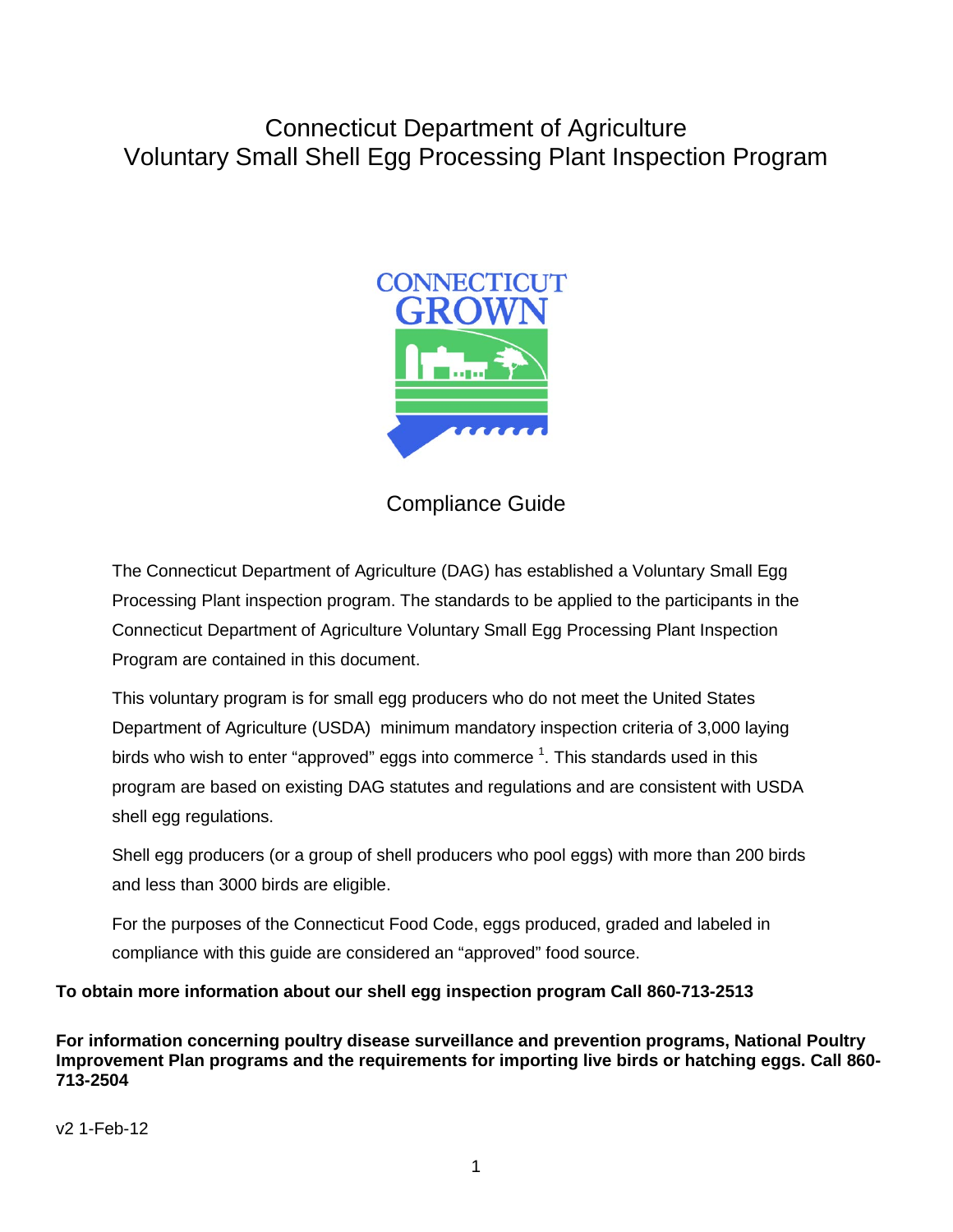Egg grading at it's most basic level involves examining the eggs under certain lighting called "candling" to determine the condition of the egg. Candling reveals conditions such as excessive debris on the shell, cracks, leakers, blood spots or mold growth within the shell. During candling, the candler rejects eggs which do not meet standards based on their observations.

The United States Department of Agriculture (USDA) regulates egg grading at grading facilities and egg producers with flocks that exceed 3,000 birds. The Food and Drug Administration (FDA) requires producers with flocks of greater than 3,000 birds to have a Salmonella enteritis prevention program and conduct sampling to verify their SE prevention programs' effectiveness.

The Connecticut Department of Agriculture, in order to facilitate the ability of small egg producers to sell eggs through retail establishments, through distributors or to food service establishments<sup>1</sup> has agreed to take on the responsibility of providing regulatory oversight of producers with flocks of greater than 200 birds and less than 3,000 birds. The department has egg room sanitation regulations and egg grading regulations that are substantially the same as USDA's. These regulations that are contained in this document provide for a standard of **Grade B or better**. The department does not have the authority to require a Salmonella enteritis (SE) surveillance program similar to FDA's. The department does have a voluntary SE reduction program that is available to shell egg producers.

No egg or lot of eggs is perfect, and no candler is perfect. USDA and state standards such as ours allow for a certain percentage of the eggs to have minor defects. These minor defects are not of public health significance unless the percentage of minor defects exceeds the standard. Serious defects such as excessive debris on the shell, large blood spots or leakers can be of public health significance as they may allow easy entry of contamination such as the Salmonella organism into the egg or may point to a problem in the sanitation of the coop environment or egg collection system or, a failure in the washing, disinfection or candling of the eggs.

In our egg surveillance program, besides inspections for sanitary conditions, we must examine eggs that have been graded by the producer to determine if the grader is properly grading eggs. In order to do this a certain number of eggs are candled by a regulatory official. The number examined by us during an inspection is based on the lot size and must be statistically significant in order for our observations to be considered accurate and valid. We use mathematical tables that tell us what our sample size must be to be statistically significant, based on the lot size. When the lot contains a small number of eggs, for our examinations to be statistically valid, the number of eggs examined approaches the number of eggs in the lot. The minimum sample size is 100 or all the eggs available if less than 100. Depending on the nature of a defect detected during an inspection, as few as 1 defective egg could mean the lot fails.

Failure of a lot results in the lot being put into "retention", which means it cannot be sold until it is re-graded and the condition(s) that resulted in the retention are corrected.

<span id="page-1-0"></span>**<sup>1</sup> Connecticut like most states and USDA, exempts sales of eggs directly to consumers from regulatory oversight except for labeling and refrigeration.**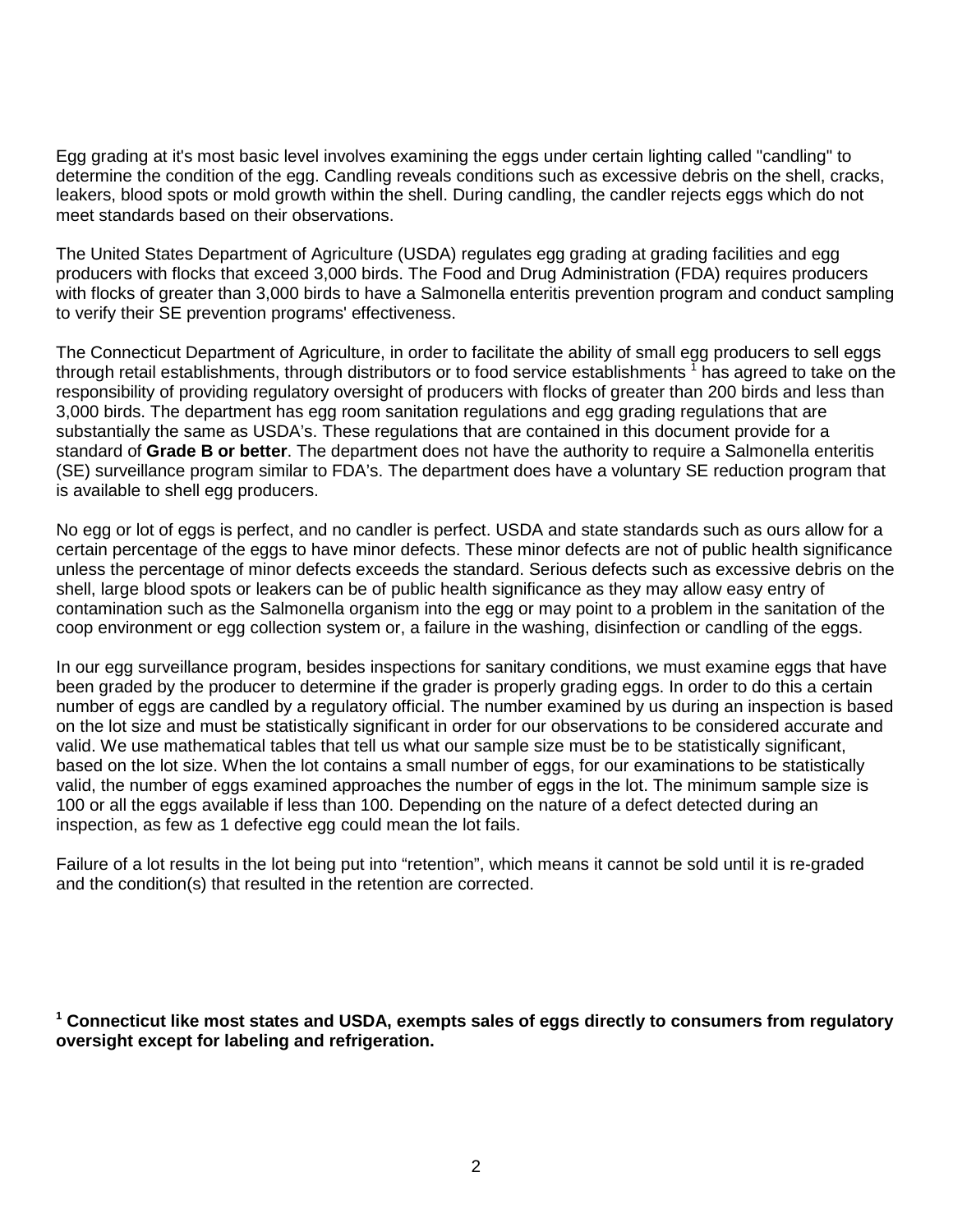## **Contents**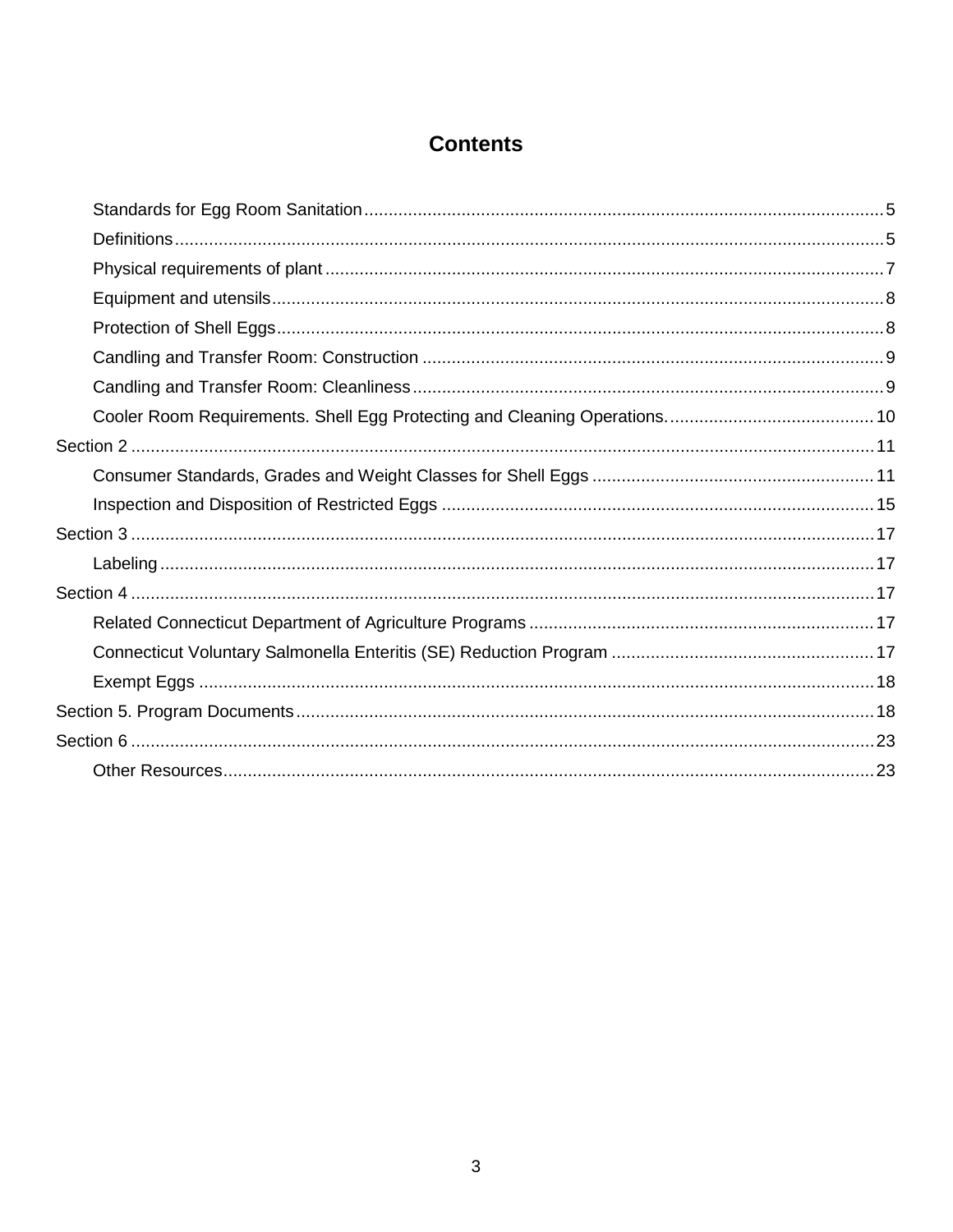Intentionally Blank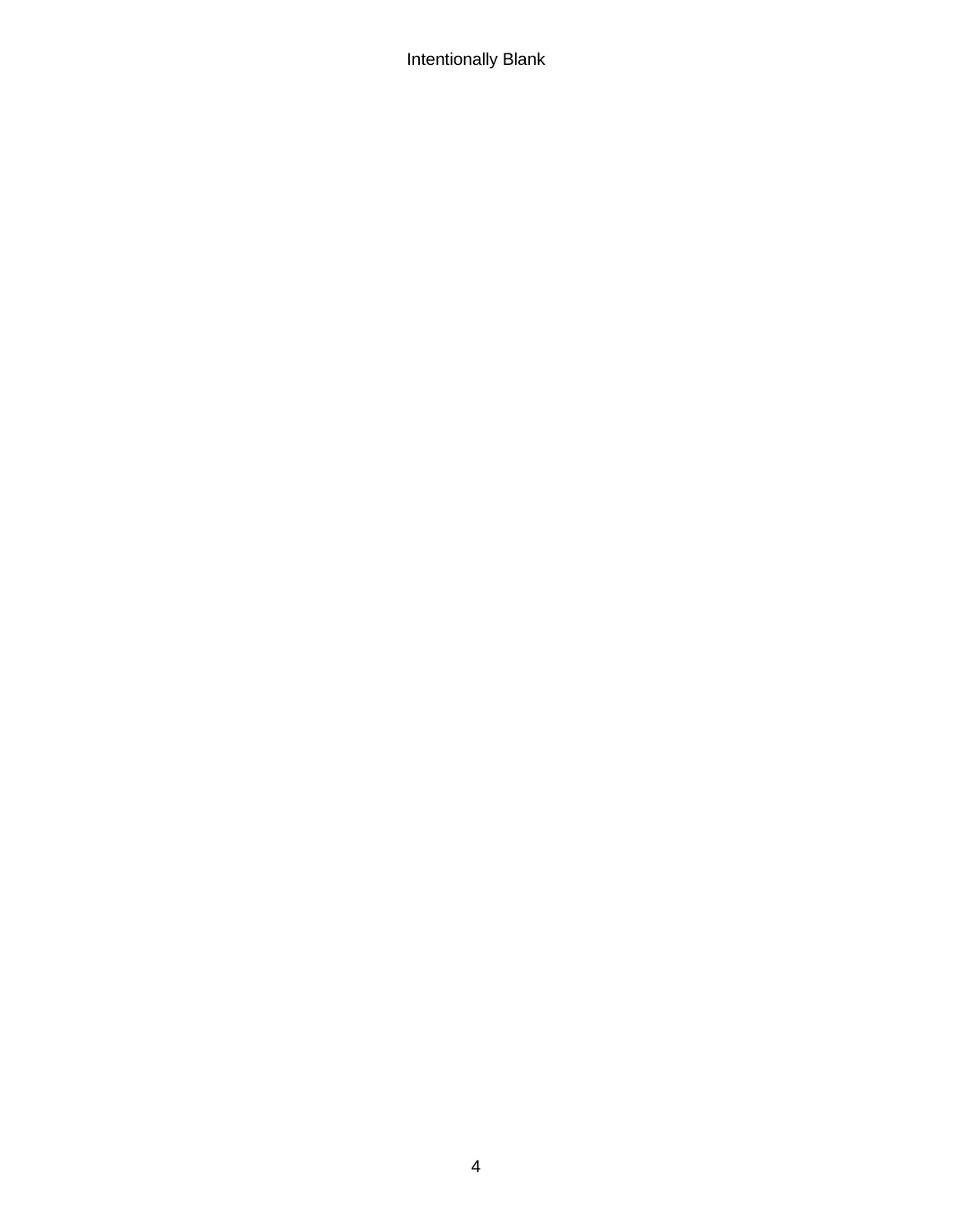# **Section 1**

## <span id="page-4-0"></span>**Standards for Egg Room Sanitation**

### RCSA 22-324-D1

## **Definitions**

- <span id="page-4-1"></span>1) "Case" means when referring to containers, an egg case as used in commercial practice in the United States, holding thirty dozens of shell eggs.
- 2) "Condition" means any condition, including but not limited to, the state of preservation, cleanliness, soundness, wholesomeness, or fitness for human food, of any product which affects its merchantability.
- 3) "Plant" means any building, machinery, apparatus or fixture, used for the storing, grading of packing of shell eggs.
- 4) "Potable water" means water that has been approved by the State Department of Health, or any agency or laboratory acceptable to the Commissioner of Agriculture as safe for drinking and food processing.
- 5) "Premises" means a tract of land with building or part of building with its grounds or appurtenances.
- 6) "Product" or "products" means shell eggs of domesticated chicken.
- 7) "Shell eggs" means eggs of domesticated chickens.
- 8) "Shell protected" means eggs which have had a protective covering such as oil applied to the shell surface.
- 9) "AA Quality" means the shell must be clean, unbroken and practically normal. The air cell must not exceed one-eighth inch (3.2mm) in depth, may show unlimited movement, and may be free of bubbly. The white must be clear and firm, so that the yolk is only slightly defined when the egg is twirled before the candling light. The yolk must be practically free from apparent defects.
- 10) "A Quality" means the shell must be clean, unbroken, and practically normal. The air cell must not exceed three-sixteenths of an inch (4.8mm) in depth, may show unlimited movement, and may be free or bubbly. The white must be clear and at least reasonable firm, so that the yolk out-line is only fairly well defined when the egg is twirled before the candling light. The yolk must be practically free from apparent defects.
- 11) "B Quality" means the shell must be unbroken, may be abnormal, and may have slightly stained areas. Moderately stained areas are permitted if they do not cover more than one-thirty- seconded (0.8mm) of the shell surface if localized, or one-sixteenth (4.8mm) of the shell surface if scattered. Eggs having shells with prominent stains or adhering dirt are not permitted. The air cell may be over three-sixteenths inch (1.6) in depth, may show unlimited movement, and may be free or bubbly. The white may be weak and watery, so that the yolk outline is plainly visible when the eggs is twirled before the candling light. The yolk may appear dark, enlarged, and flattened, and may show clearly visible germ development, but no blood due to such development. It may show other serious defects that do not render the egg inedible. Small blood spots or meat spots (aggregating not more than one-eighth inch (3.2mm) in diameter) may be present.
- 12) "Dirty" means an individual egg that has an unbroken shell with adhering dirt or foreign material, prominent stains, or moderate stains covering more than one-thirty-second of the shell surface if localized, or one-sixteenth of the shell surface if scattered.
- 13) "Check" means an individual egg that has a broken shell or a crack in the shell, but its shell membranes are intact and its contents do not leak.
- 14) "Leaker" means an individual egg that has a crack or break in the shell and shell membranes to the extent that the egg contents are exuding or free to exude through the shell.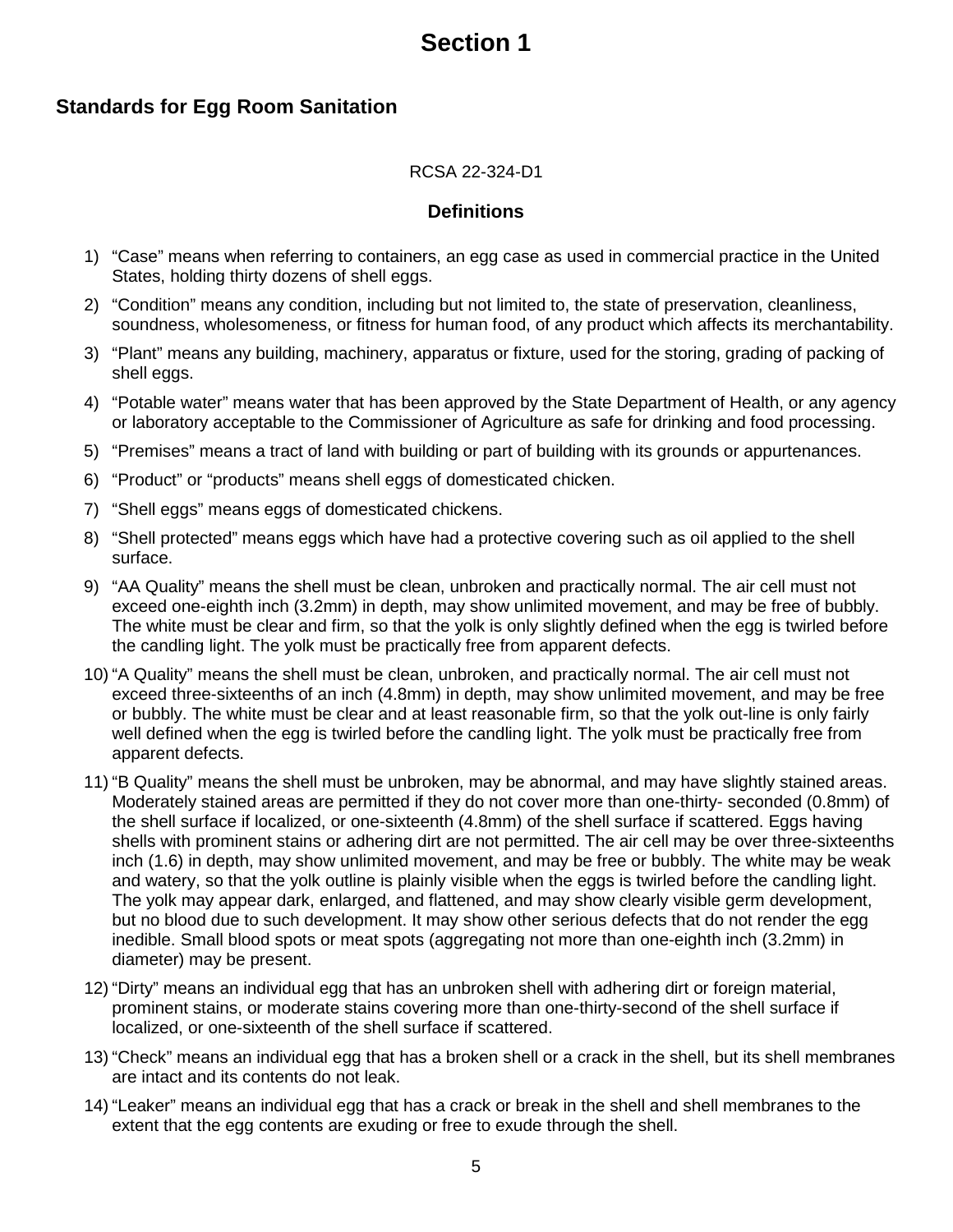- 15) "Loss" means an egg that is inedible, cooked, frozen, contaminated, sour, musty, or an egg that contains a large blood spot, large meat spot, bloody white, green white, rot, stuck yolk, blood ring, embryo chick (at or beyond the blood ring state), free yolk in the white, or other foreign material.
- 16) "Restricted" means eggs classified as checks, dirties, incubator rejects, inedibles, leakers and loss.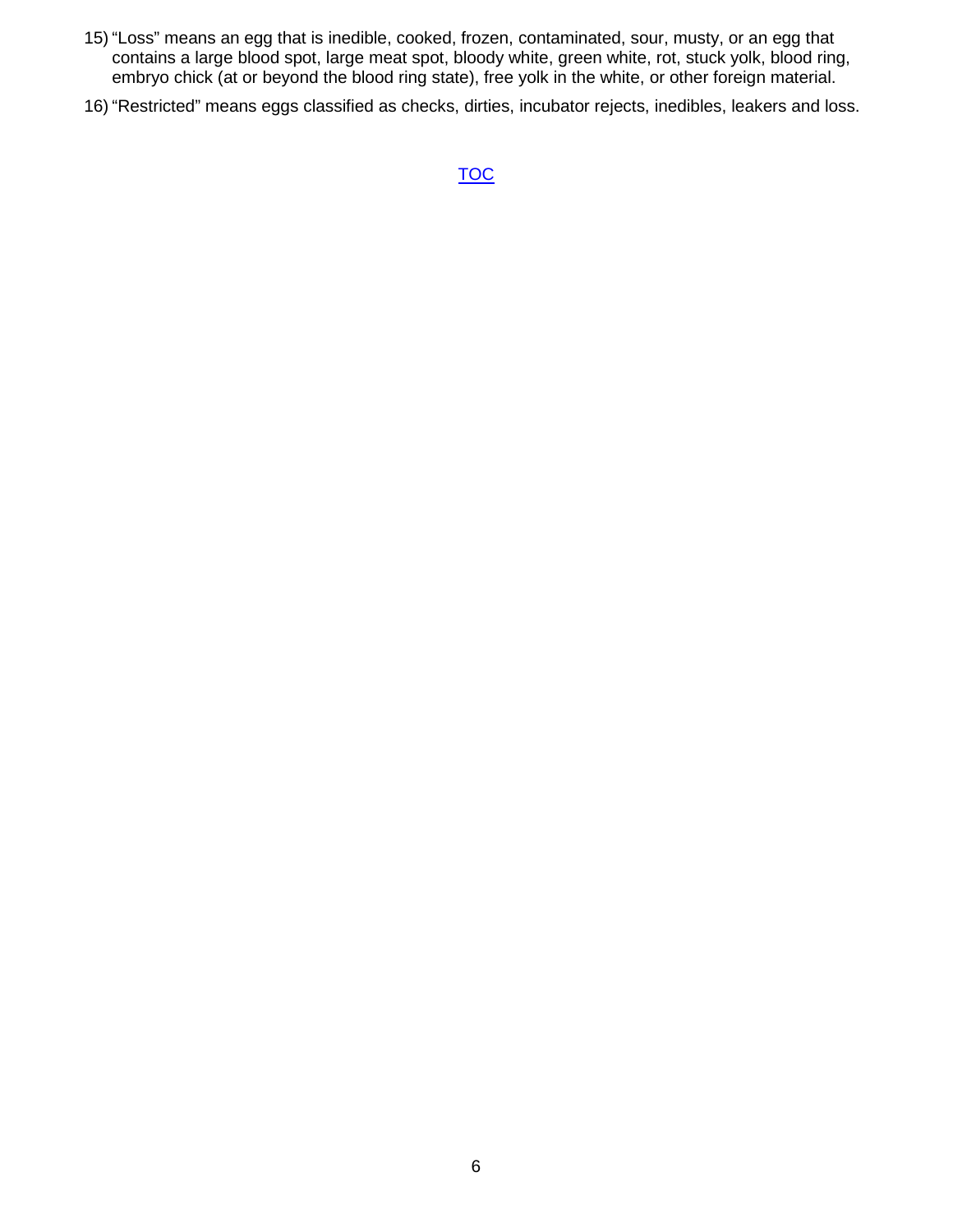#### **Physical requirements of plant**

- <span id="page-6-0"></span>A) The plant shall be free from strong foul orders, dust and smoke-laden air.
- B) The premises shall be free from refuse, rubbish, waste, other materials and conditions which constitute a source of odors or a harbor for insects, rodents and other vermin.
- C) The buildings shall be of sound construction kept in good repair, such as to prevent the entrance or harboring of vermin.
- D) Rooms shall be kept free from refuse, rubbish, waste materials, odors, insects and rodents, and from any conditions which may constitute a source of odors or engender insects and rodents. Materials and equipment not currently needed shall be handled or stored in a manner so as to not constitute a sanitary hazard.
- E) Doors and windows the open to the outside shall be protected against the entrance of flies and other insects. Doors and windows serving rooms where edible product is exposed shall be protected against the entrance of dust and dirt. All doors leading into rooms where edible product is processed shall be fitted with self-closing devises.
- F) Doors and other openings which are accessible to rodents shall be of rodent-proof construction.
- G) There shall be an efficient drainage and plumbing system for the plant and premises. All drains and gutters shall be properly installed with traps and vents. The sewerage system shall have adequate slope and capacity to readily remove all waste from the various processing operations. All floor drains shall be equipped with traps constructed so as to minimize clogging.
- H) The floors, walls, ceiling, partitions, posts, doors and other parts of a structure shall be of such materials, construction and finish as to permit their ready and thorough cleaning. The floors and curbing shall be watertight.
- I) Both the hot and cold water supplies shall be ample, clean and potable with adequate facilities for distribution throughout the plant or portion thereof utilized for egg processing handling operations and for protection against contamination and pollution.
- J) Each room and each compartment in which any shell eggs are handled or processed shall be so designed and constructed as to insure processing and operating conditions of a clean and orderly character, free from objectionable odors and vapors, and shall be maintained in a clean and sanitary condition.
- K) Every practicable precaution shall be taken to exclude dogs, cats and vermin including, but not limited to, rodents and insects, from the plant or portion thereof in which shell eggs are handled or stored.
- L) There shall be adequately lighted dressing rooms and toilet rooms, ample in size, conveniently located and separated from the rooms and compartments in which shell eggs are handled, processed, or stored, sufficient in number to accommodate the number of persons employed. The dressing rooms and toilet rooms shall be separately ventilated.
- M) Lavatory accommodations, including, but not limited to, hot and cold running water, towels, and soap which does not impart an odor which interferes with accurate evaluation of the product, shall be placed at such locations in the plant as may be essential to assure cleanliness of each person handling any shell eggs.
- N) Suitable facilities for cleaning and sanitizing utensils and equipment shall be provided at convenient locations throughout the plant.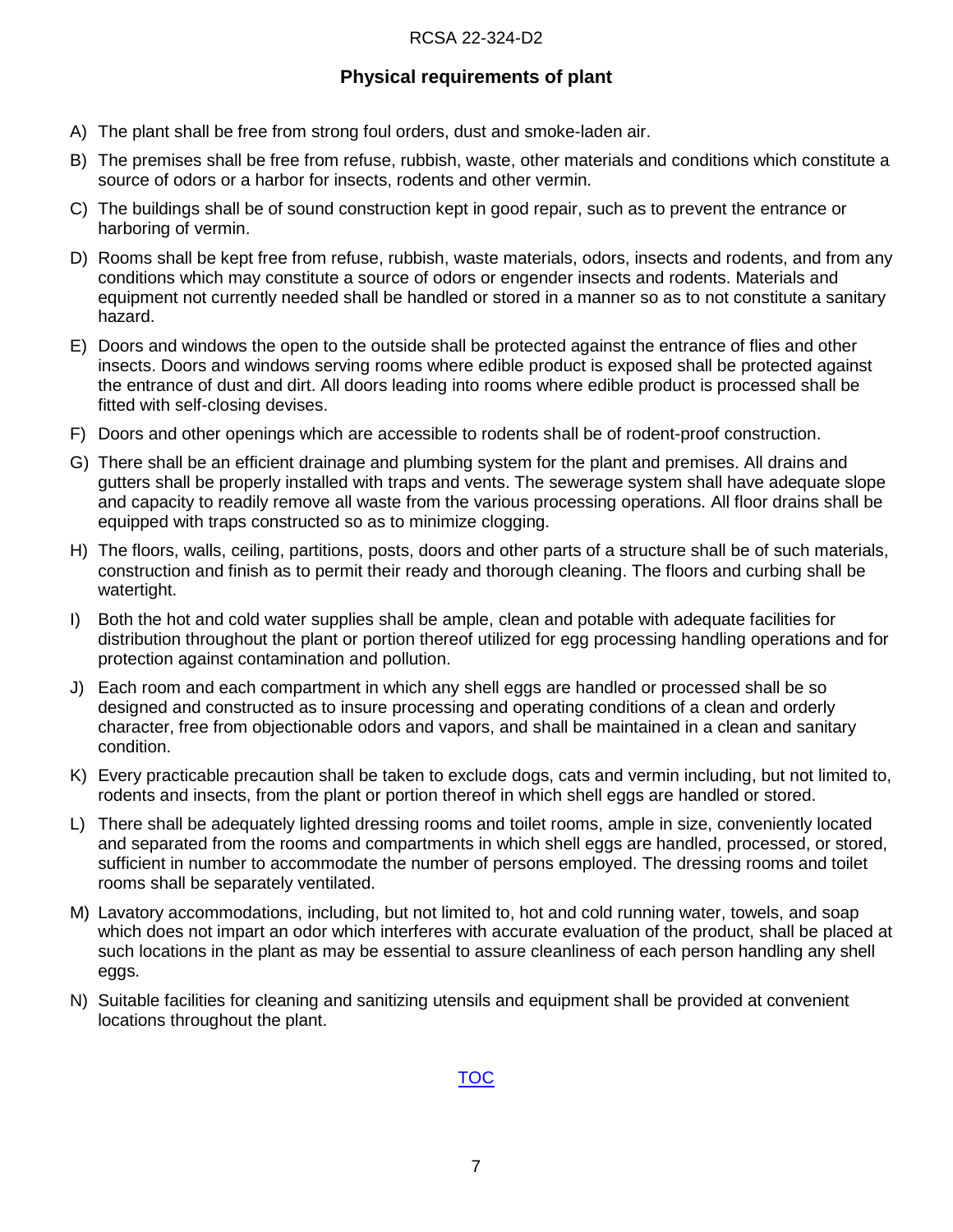### **Equipment and utensils**

<span id="page-7-0"></span>A) Equipment and utensils used in processing shell eggs shall be of such design, material and construction as will (1) enable the examination, segregation and processing of such products in an efficient, clean and satisfactory manner, and (2) permit easy access to all parts to insure thorough cleaning and sanitizing. So far as is practicable all such equipment shall be made of metal or other impervious material, if the metal or other impervious material will not affect the product by chemical action or physical contact. Receptacles and packages used for shell eggs which are not fit for human food shall bear some conspicuous and distinctive identification.

#### RCSA 22-324-D4

#### **Protection of Shell Eggs**

- <span id="page-7-1"></span>A) Shell eggs which are not fit for human consumption shall be placed in a conspicuously marked container and shall be treated in such manner as will preclude their use as human food.
- B) No product or material which creates an objectionable condition shall be processed, stored or handled in any room, compartment or place where any shell eggs are processed, stored or handled.
- C) Only germicides, insecticides, rodenticides, detergents or wetting agents or other similar compounds which will not deleteriously affect the egg products and which have been approved and listed in the U.S. Department of Agriculture list of Chemical Compounds, authorized for the use under the U.S.D.A. Poultry and Egg Products Inspection Program, may be used in the plant. The use of such compounds shall be in a manner satisfactory to the commissioner.
- D) Packages or containers for eggs shall be clean when being filled; and all reasonable precautions shall be taken to avoid soiling or contamination the surface of any package or container liner which is, or will be, in direct contact with such eggs. Only new containers or used containers that are clean and in sound condition shall be used for packaging eggs. (1) A used fiber case shall be construed to be good if it is reasonable clean and free from excessive stains and odors. Cases which have lost their original shape, due to warping, bulging, sagging or denting shall not be used. All seams shall be securely fastened without broken stitches or pulled staples. Hand slots and other parts of the case shall be free of tears. (2) Used fillers, flats and filler-flats shall be construed to be good if they are reasonably clean and sufficiently sound to permit the lifting of the layer of eggs from the case without losing eggs. They shall be free of mold, mustiness or off odor. (3) Any material which does not meet the definition of new, good, and used shall not be used.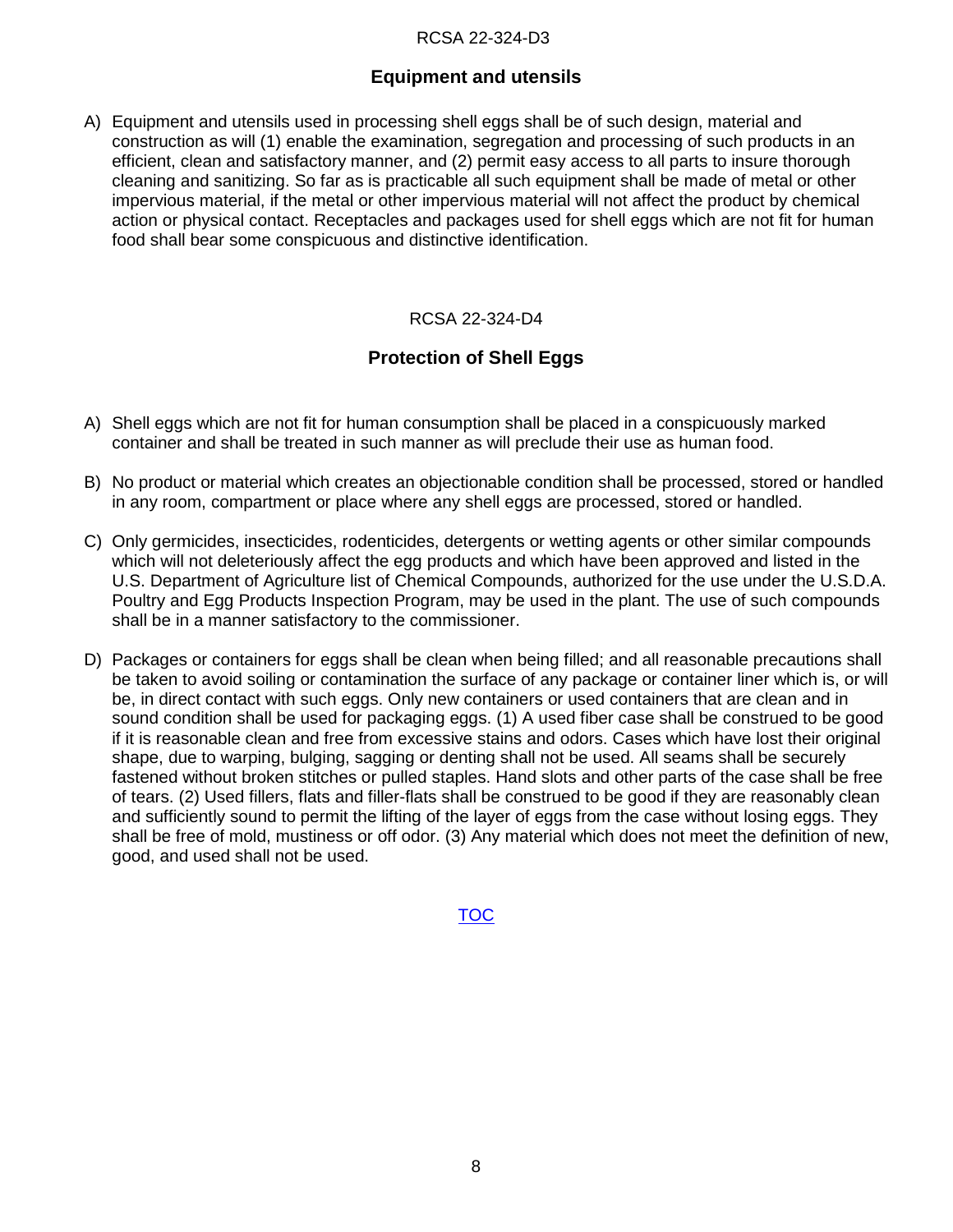#### **Candling and Transfer Room: Construction**

- <span id="page-8-0"></span>A) The candling and transfer room shall be so constructed that it can be adequately darkened to assure accuracy in removal of inedible or loss of eggs by candling. Equipment shall be arranged so as to facilitate cleaning and the removal of refuse and excess material.
- B) The construction of the floor shall allow thorough cleaning. In any building constructed after the effective date of the regulation, the floors shall be of water resistant composition and provided with proper drainage.
- C) Ventilation shall be such as to provide for the rapid removal of objectionable odors and dust, preferably by means of an exhaust fan.
- D) Candling devices of an approved type shall be provided to enable candlers to detect inedible, dirty or checked eggs, and eggs other than chicken eggs.
- E) Leaker trays shall be made of such material and design as to be conducive to easy cleaning and sanitizing.
- F) Containers made of a material and design conducive to easy cleaning and sanitizing shall be provided for inedible eggs. All such containers shall be conspicuously marked.
- G) Containers made of a material and design conducive to easy cleaning and sanitizing shall be provided for trash unless clean disposable containers are furnished daily.
- H) Shell egg conveyors shall be constructed so that they can be thoroughly cleaned.

#### RCSA 22-324-D7

#### **Candling and Transfer Room: Cleanliness**

- <span id="page-8-1"></span>A) Candling and transfer rooms shall be kept clean and free from cobwebs, dust, objectionable odors and excess packing materials.
- B) Floors, benches, and conveyors shall be cleaned as often as necessary to maintain clean operation but at least once daily.
- C) Mechanical candling machines shall be maintained in a clean condition during operations.
- D) Containers for trash and inedible eggs shall be removed from the candling room as often as necessary but at least once daily and shall be cleaned and treated in such a manner as will avoid off odors or objectionable conditions in the plant.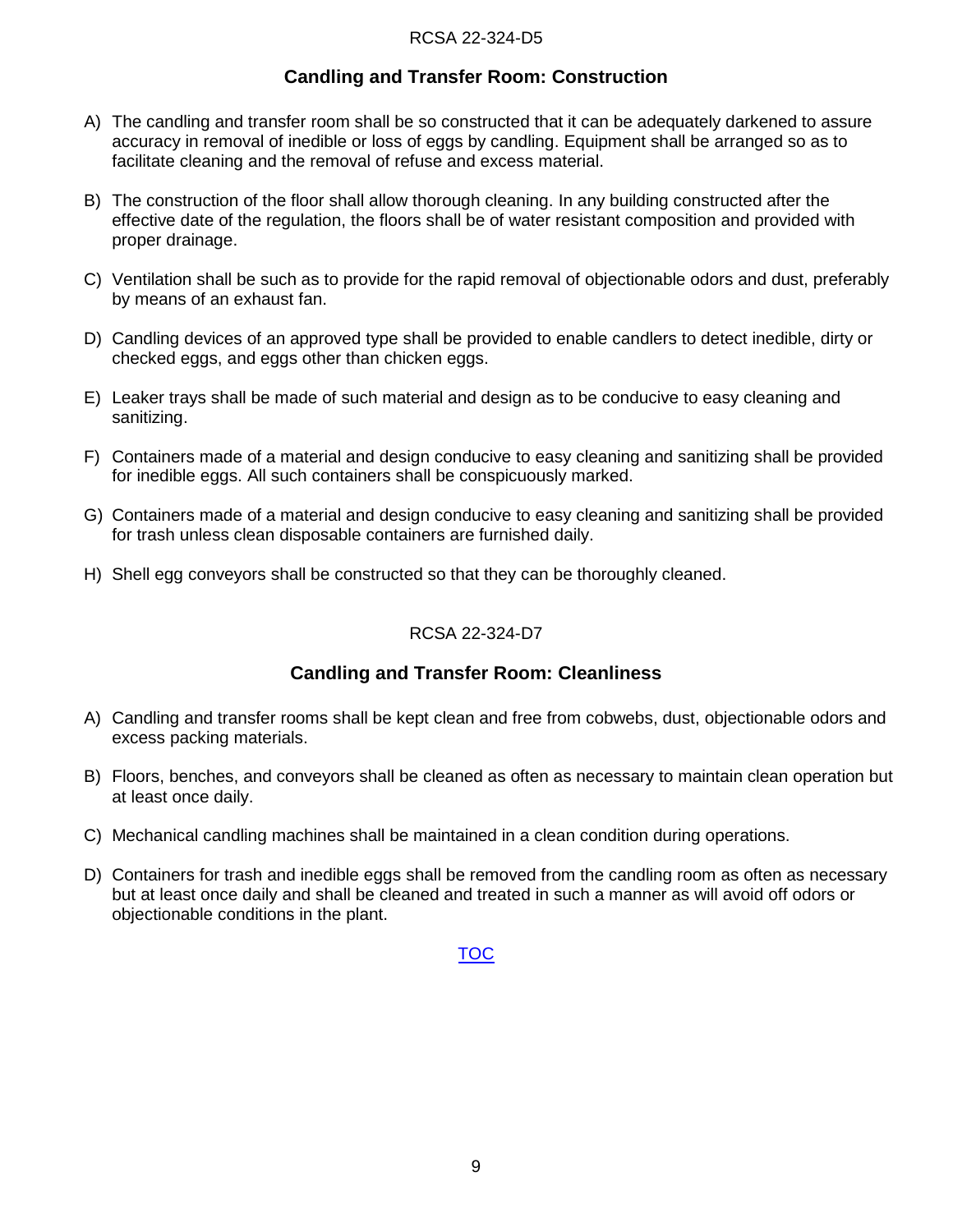#### **Cooler Room Requirements. Shell Egg Protecting and Cleaning Operations.**

- <span id="page-9-0"></span>A) Cooler room requirements: Shell eggs shall be held under refrigeration meeting the following requirements:
	- (1) Cooler rooms shall have refrigeration facilities capable of reducing within forty-eight hours and holding the maximum volume of eggs handled to 45˚ F or below. Accurate thermometers shall be provided.
	- (2) Cooler rooms shall be free from objectionable odors and from mold and shall be maintained in a sanitary condition
- B) Shell egg protecting operations: Shell eggs protecting (oil processing) operations shall be conducted in a manner to avoid contamination of the product and maximize conservation of its quality.
	- (1) Oil having off odor, or that is obviously contaminated, shall not be used in shell egg protection
	- (2) Processing oil that has been previously used and which has become contaminated shall be filtered and heat treated at 180˚ F for three minutes prior to use.
- C) Shell egg cleaning operations
	- (1)Shell egg cleaning equipment shall be kept in good repair and shall be cleaned after each day's use or more frequently if necessary.
	- (2)Waste water from the egg washing operation shall go directly to a drain.
	- (3)Continuous-type washers shall have a complete water change at least once during each day and at the end of each day or more frequently.
	- (4)Bucket type washers shall have a complete water change after every five baskets
	- (5)Wash water used shall be at least 20˚ F warmer than the eggs. The minimum maintained temperature of the wash water shall be 90˚ F. The twenty degree differential shall be maintained throughout the cleaning cycle. Pre-wetting by submersion shall not exceed five minutes.
	- (6)During any rest period, eggs shall be removed from the washing and rinsing area of the egg washer and from the scanning area whenever there is a buildup of heat.
	- (7)Only Consumer and Marketing Service, U.S.D.A. approved list cleaning and sanitizing compounds revised April 2006, and as subsequently amended may be used. The use of metered equipment for dispensing the compounds into solution is recommended.
	- (8)The entire shell egg cleaning and drying operation shall be continuous and shall be completed as rapidly as possible.
	- (9)Only potable water may be used to wash eggs.
	- (10) Where practicable all washed eggs shall be spray rinsed with warm, potable water which contains sanitizing compound. Rinse water should be 10˚ F warmer than wash water. The strength of the sanitizing rinse should be no less than 50 p/m nor more than 200 p/m of chlorine or its equivalent.
	- (11) Washed eggs shall be reasonably dry before cartooning or casing.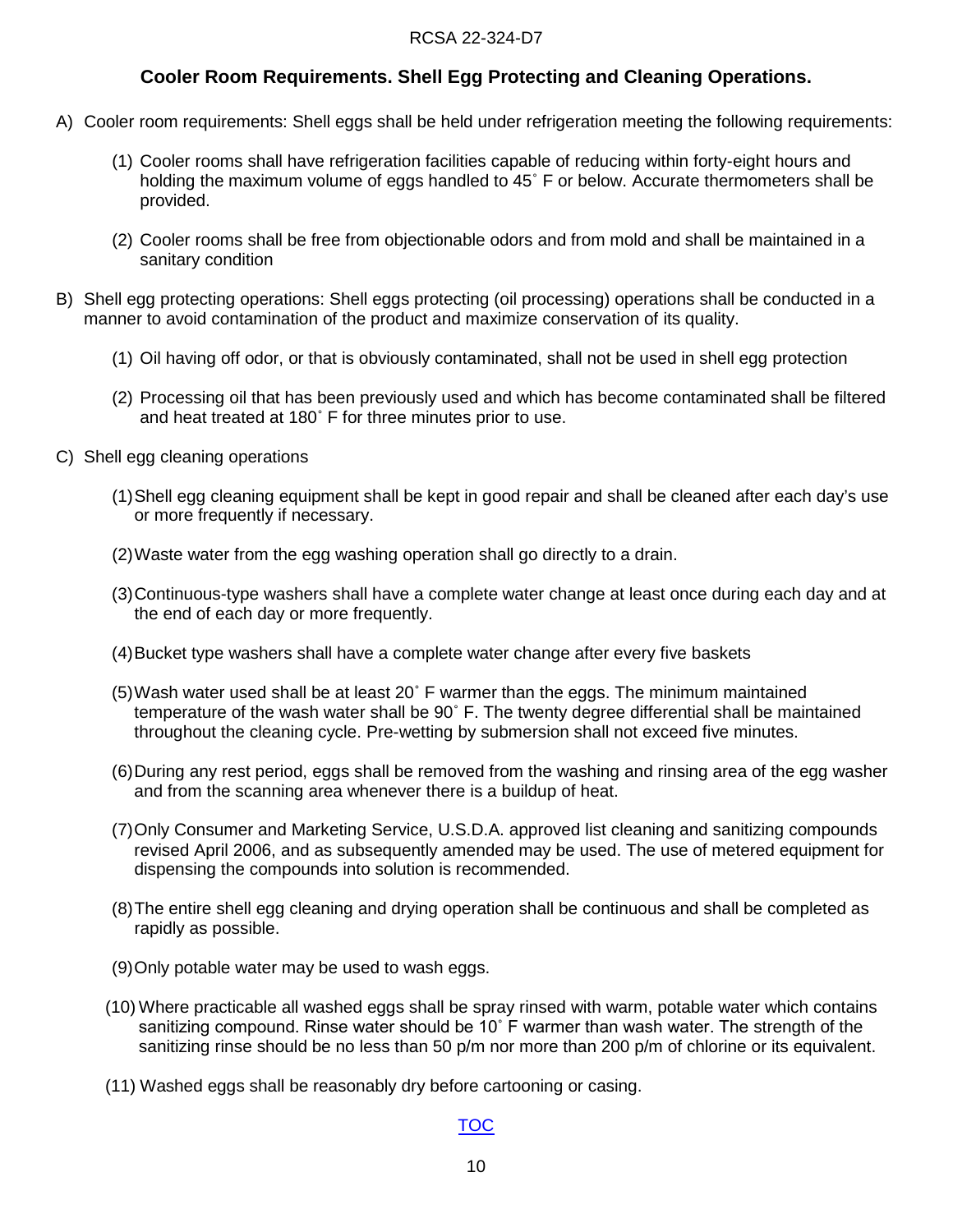# <span id="page-10-0"></span>**Section 2**

## <span id="page-10-1"></span>**Consumer Standards, Grades and Weight Classes for Shell Eggs**

# **Adapted From the U.S. Standards, Grades, and Weight Classes for Shell Eggs**

**The Connecticut Shell Egg Surveillance Program provides for a standard of Grade B or better**

**U.S. Standards for Quality of Individual Shell Eggs** The standards described below are summarized in table 2 and are based on the candled appearance of the egg.

#### **TABLE 2.** *Summary of U.S.Standards for Quality of Individual Shell Eggs.*

|                                                    | SPECIFICATIONS FOR EACH QUALITY FACTOR                                                                                                                                                                                                                  |                                                                          |                                                                                                                                 |
|----------------------------------------------------|---------------------------------------------------------------------------------------------------------------------------------------------------------------------------------------------------------------------------------------------------------|--------------------------------------------------------------------------|---------------------------------------------------------------------------------------------------------------------------------|
| <b>Quality Factor</b>                              | <b>AA Quality</b>                                                                                                                                                                                                                                       | <b>A Quality</b>                                                         | <b>B Quality</b>                                                                                                                |
| <b>Shell</b>                                       | Clean<br>Unbroken. Practically Normal.                                                                                                                                                                                                                  | Clean<br>Unbroken.<br>Practically                                        | Clean to slightly stained.*<br>Unbroken. Abnormal.                                                                              |
|                                                    |                                                                                                                                                                                                                                                         | Normal.                                                                  |                                                                                                                                 |
| <b>Air Cell</b>                                    | 1/8 inch or less in depth.<br>Unlimited movement and free or bubbly.                                                                                                                                                                                    | 3/16 inch or less in depth.<br>Unlimited movement and free or<br>bubbly. | Over 3/16 inch in depth.<br>Unlimited movement and free or bubbly.                                                              |
| <b>White</b>                                       | Clear. Firm.                                                                                                                                                                                                                                            | Clear. Reasonably firm.                                                  | Weak and watery.<br>Small blood and meat spots present.**                                                                       |
| Yolk                                               | Outline slightly defined.<br>Practically free from defects.                                                                                                                                                                                             | Outline fairly well defined.<br>Practically free from defects.           | Outline plainly visible.<br>Enlarged and flattened.<br>Clearly visible germ development but no blood. Other<br>serious defects. |
|                                                    | For eggs with dirty or broken shells, the standards of quality provide two additional qualities.                                                                                                                                                        |                                                                          |                                                                                                                                 |
|                                                    | <b>Dirty</b>                                                                                                                                                                                                                                            | <b>Check</b>                                                             |                                                                                                                                 |
| Unbroken. Adhering dirt or<br>excess of B quality. | foreign material, prominent stains, moderate stained areas in                                                                                                                                                                                           |                                                                          | Broken or cracked shell, but membranes intact, not leaking.***                                                                  |
|                                                    | Moderately stained areas permitted (1/32 of surface if localized, or 1/16 if scattered.).<br>If they are small (aggregating not more than 1/8 inch in diameter).<br>Leaker has broken or cracked shell membranes, and contents leaking or free to leak. |                                                                          |                                                                                                                                 |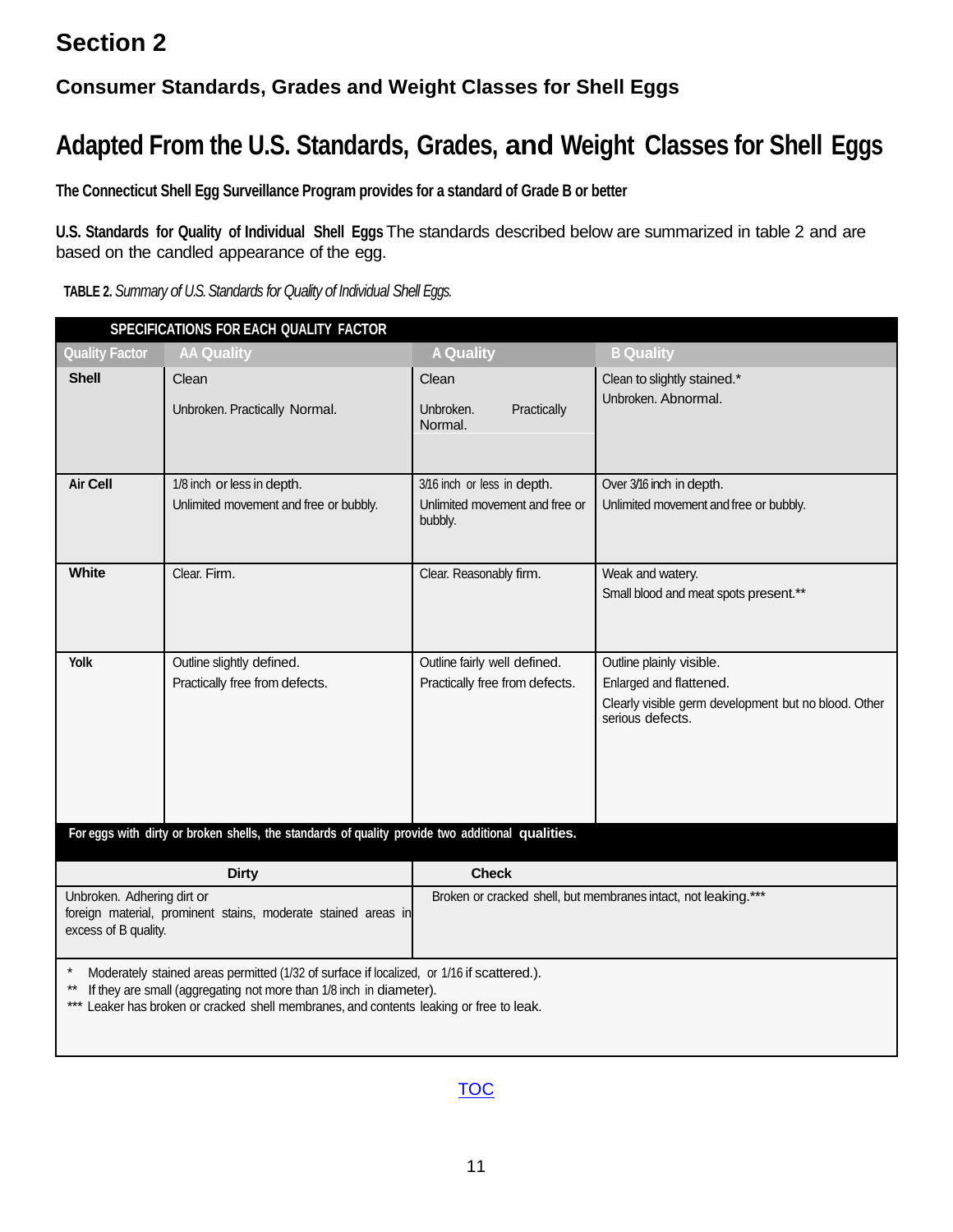#### **U.S. Consumer Grades and Weight Classes for Shell Eggs**

*Consumer Grades.* The standards for shell eggs provide for "origin" and "destination" consumer grades. "Origin grading" is defined as a grading made on a lot of eggs at a plant where the eggs are graded and packed.

Table 3 gives a summary of the consumer grades, while table 4 gives the tolerance for individual cases within a lot.

*U.S. Consumer Grade AA* (at origin) shall consist of eggs that are at least 87 percent AA quality. The maximum tolerance of 13 percent that may be below AA quality may consist of A or B quality in any combination, except that within the tolerance for B quality, not more than 1 per- cent may be B quality due to air cells over three-eighths inch (9.5 mm), blood spots aggregating not more than one-eighth inch (3.2 mm) in diameter, or serious yolk defects. Not more than 5 percent (7 percent for Jumbo size) checks are permitted and not more than 0.5 percent leakers, dirties, or loss (due to meat or blood spots) in any combination, except that such loss may not exceed 0.3 percent. Other types of loss are not permitted.

*U.S. Consumer Grade A* (at origin) shall consist of eggs that are at least 87 percent A quality or better. Within the maximum tolerance of 13 percent that may be below A quality, not more than 1 percent may be B quality due to air cells over three-eighths inch (9.5 mm), blood spots aggregating not more than one-eighth inch (3.2 mm) in diameter, or serious yolk defects. Not more than 5 percent (7 percent for Jumbo size) checks are permitted and not more than 0.5 percent leakers, dirties, or loss (due to meat or blood spots) in any combination, except that such loss may not exceed 0.3 percent. Other types of loss are not permitted.

*U.S. Consumer Grade B* (at origin) shall consist of eggs that are at least 90 percent B quality or better, not more than 10 percent may be checks, and not more than 0.5 percent leakers, dirties, or loss (due to meat or blood spots) in any combination, except that such loss may not exceed 0.3 percent. Other types of loss are not permitted.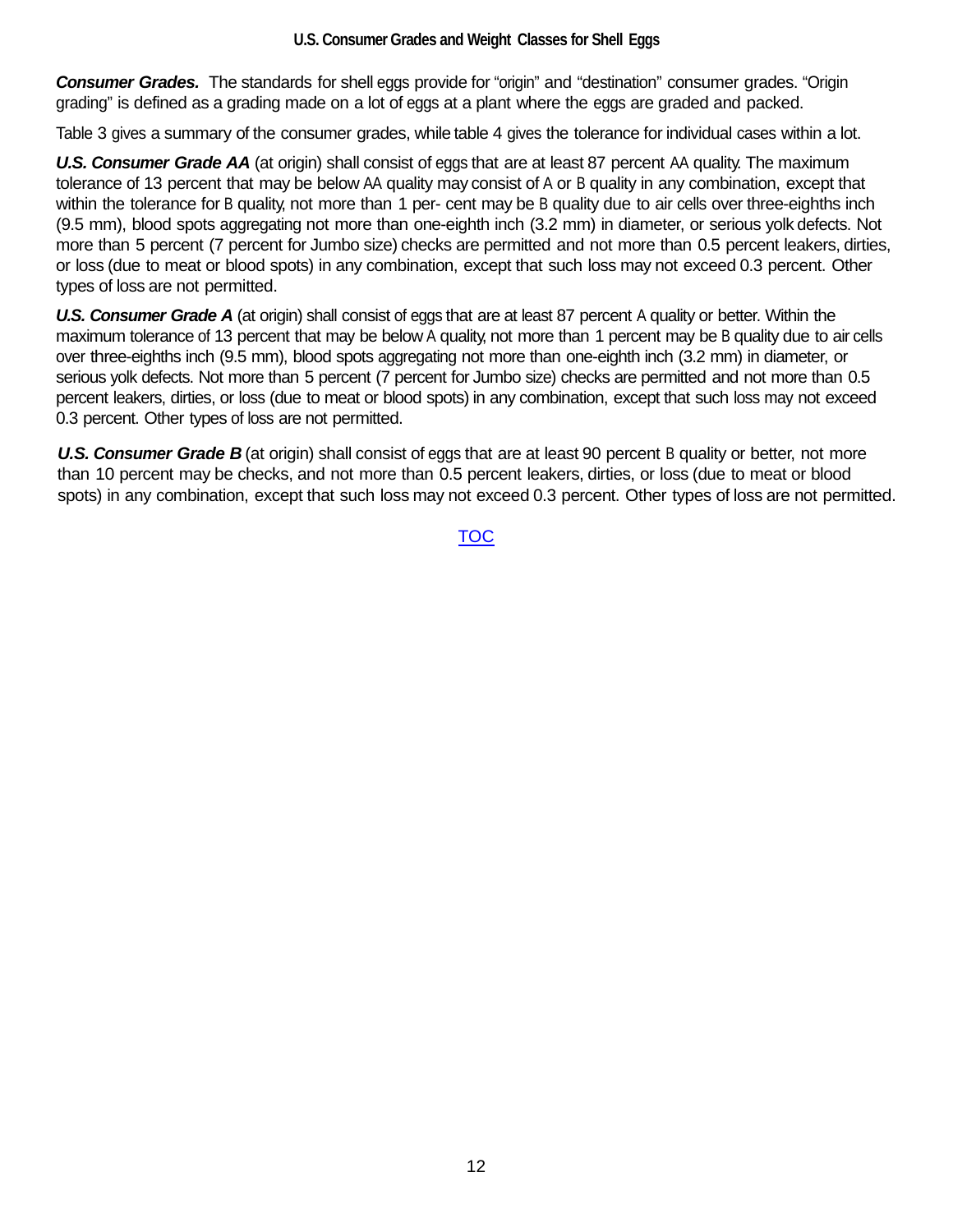|  | TABLE 3. Summary of U.S. Consumer Grades for Shell Eggs. |  |  |  |  |  |
|--|----------------------------------------------------------|--|--|--|--|--|
|--|----------------------------------------------------------|--|--|--|--|--|

| U.S. consumer grade | Quality required <sup>1</sup> | Tolerance permitted <sup>2</sup> |                                              |
|---------------------|-------------------------------|----------------------------------|----------------------------------------------|
| (origin)            |                               | <b>Percent</b>                   | Quality                                      |
| <b>Grade AA</b>     | 87 percent AA.                | Not over 5                       | A or B. $5$<br>Checks. <sup>6</sup>          |
| <b>Grade A</b>      | 87 percent A or better.       | Up to 13<br>Not over 5           | B.5<br>Checks. <sup>6</sup>                  |
| <b>Grade B</b>      | 90 percent B or better.       | Not over 10                      | Checks.                                      |
|                     |                               |                                  |                                              |
| U.S. consumer grade | Quality required <sup>1</sup> |                                  | Tolerance permitted <sup>3</sup>             |
| (destination)       |                               | <b>Percent</b>                   | Quality                                      |
| <b>Grade AA</b>     | 72 percent AA.                | Not over 7                       | A or B. <sup>5</sup><br>Checks. <sup>6</sup> |
| <b>Grade A</b>      | 82 percent A or better.       | Up to 18<br>Not over 7           | B.5<br>Checks. <sup>6</sup>                  |

In lots of two or more cases, see table 4 for tolerances for an individual case within a lot.<br>
<sup>2</sup> For the U.S. consumer grades (at origin), a tolerance of 0.50 percent Leakers, Dirties, or Loss (due to meat or blood spots

For the U.S. consumer grades (destination), a tolerance of 1 percent Leakers, Dirties, or Loss (due to meat or blood spots) in any combination is

For U.S. Grade AA at destination, at least 10 percent. Other types of Loss are not permitted.<br>
For U.S. Grade AA at destination, at least 10 percent must be A quality or better.<br>
For U.S. Grade AA at destination, at least

<sup>6</sup> For U.S. Grades AA and A Jumbo size eggs, the tolerance for Checks at origin and destination is 7 percent and 9 percent, respectively.

**TABLE 4.** *Tolerances for individual cases within a lot.*

| U.S. consumer   | <b>Case Quality</b>      | <b>Origin</b>  | <b>Destination</b> |
|-----------------|--------------------------|----------------|--------------------|
| grade           |                          | (percent)      | (percent)          |
| <b>Grade AA</b> | AA (min)                 | 77             | 62                 |
|                 | A or B                   | 13             | 28                 |
|                 | Check (max)              | 10             | 10                 |
| <b>Grade A</b>  | $A$ (min)<br>Check (max) | 77<br>13<br>10 | 72<br>18<br>10     |
| <b>Grade B</b>  | $B$ (min)                | 80             | 80                 |
|                 | Check                    | 20             | 20                 |

*Additional tolerances.* In lots of two or more cases:

For grade AA — No individual case may exceed 10 percent less AA quality eggs than the minimum permitted for the lot average.

For grade A — No individual case may exceed 10 percent less A quality eggs than the minimum permitted for the lot average.

For grade B — No individual case may exceed 10 percent less B quality eggs than the minimum permitted for the lot average.

For grades AA, A, and B, no lot shall be rejected or downgraded due to the quality of a single egg except for loss other than blood or meat spots.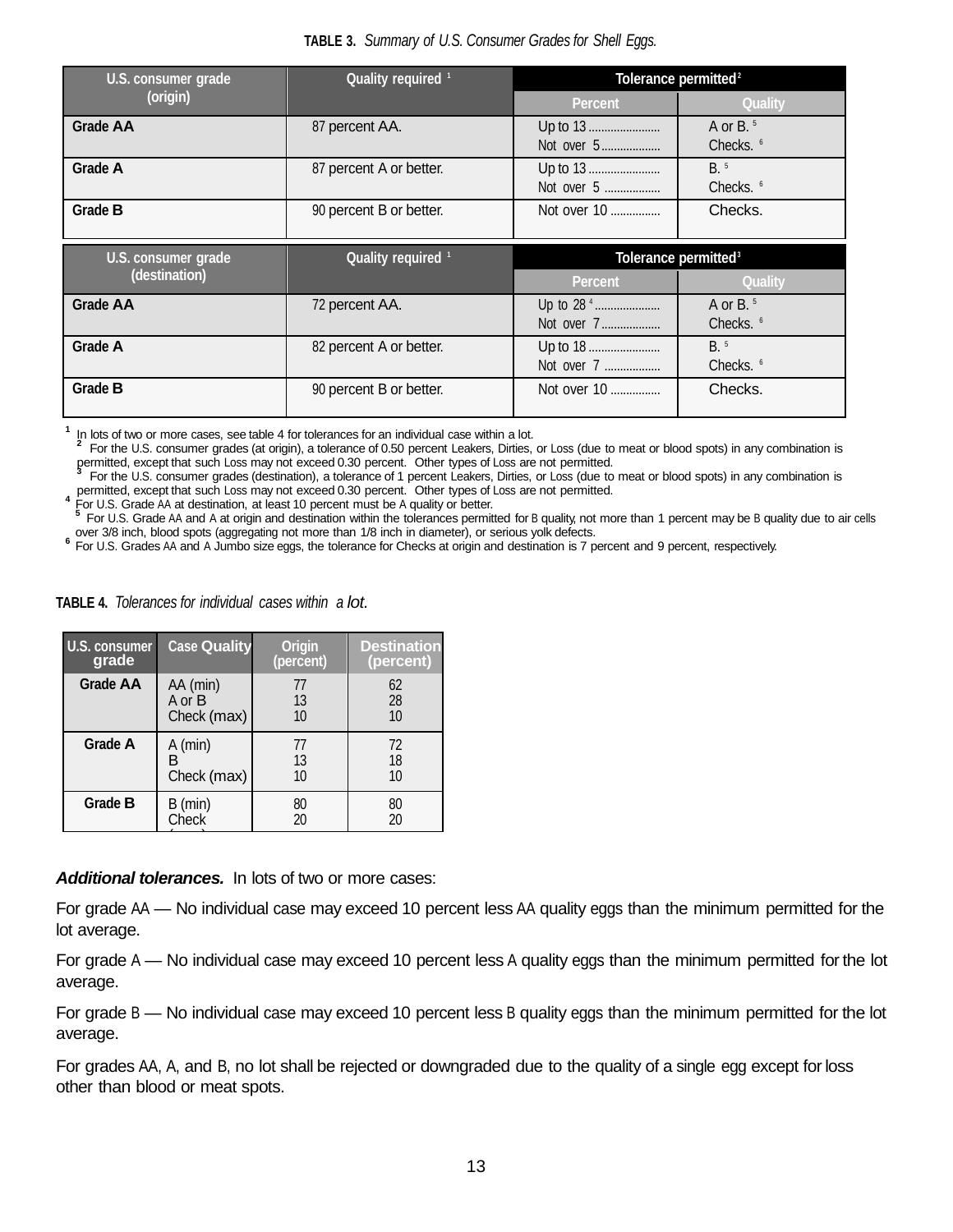**Weight Classes.** The weight classes for U.S. consumer grades for shell eggs shall be as indicated in table 5, and shall apply to all consumer grades.

A lot-average tolerance of 3.3 percent for individual eggs in the next lower weight class is permitted, as long as no individual case within the lot exceeds 5 percent.

| Size or weight class | Minimum net weight<br>per dozen (ounces) | Minimum net weight<br>30 per dozen (pounds) | Minimum net weight<br>for individual eggs at<br>rate per dozen (ounces) |
|----------------------|------------------------------------------|---------------------------------------------|-------------------------------------------------------------------------|
| Jumbo                | 30                                       | 56                                          | 29                                                                      |
| Extra large          | 27                                       | 501/2                                       | 26                                                                      |
| Large                | 24                                       | 45                                          | 23                                                                      |
| Medium               | 21                                       | 391/2                                       | 20                                                                      |
| $Small$              | 18                                       | 34                                          | 17                                                                      |
| Peewee               | 15                                       | 28                                          |                                                                         |

**TABLE 5.** *Weight classes of U.S. Consumer Grades for Shell Eggs.*

#### **U.S. Nest Run Grade and Weight Classes for Shell Eggs**

Table 6 summarizes the nest run grade described below.

*U.S. Nest Run % AA Quality* shall consist of eggs of current production of which at least 20 percent are AA quality; and the actual percentage of AA quality eggs shall be stated in the grade name. Within the maximum of 15 percent that may be below A quality, not more than 10 percent may be B quality for shell shape, for interior quality (including meat or blood spots), or due to rusty- or blackish-appearing cage marks or blood stains; not more than 5 percent may have adhering dirt or foreign material on the shell one-half inch (12.7 mm) or larger in diameter; not more than 6 percent may be checks; and not more than 3 percent may be loss. Marks that are slightly gray in appearance and adhering dirt or foreign material on the shell less than one-half inch (12.7 mm) in diameter are not considered quality factors. The eggs shall be officially graded for all other quality factors. No case may contain less than 75 percent A quality and AA quality eggs in any combination.

**TABLE 6.** *Summary of U.S. Nest Run Grade for Shell Eggs.*

|                                                                                                                                                                                                                               | Nest-run grade, description <sup>1</sup>                            | U.S. nest run<br>percent AA quality <sup>2</sup> |
|-------------------------------------------------------------------------------------------------------------------------------------------------------------------------------------------------------------------------------|---------------------------------------------------------------------|--------------------------------------------------|
| Minimum percentage of quality                                                                                                                                                                                                 | AA quality <sup>4</sup>                                             | 20                                               |
| required (lot average) 3                                                                                                                                                                                                      | A quality or better <sup>5</sup>                                    | 85                                               |
| B quality for shell shape, pronounced<br>Maximum percentage tolerance<br>permitted (15 percent lot average) 3<br>ridges or thin spots, interior quality<br>(including blood & meat spots) or<br>cage marks 6 and blood stains |                                                                     | 10                                               |
|                                                                                                                                                                                                                               | Checks                                                              | 6                                                |
|                                                                                                                                                                                                                               | Loss                                                                | 3                                                |
|                                                                                                                                                                                                                               | Adhering dirt or foreign material<br>1/2 inch or larger in diameter | 5                                                |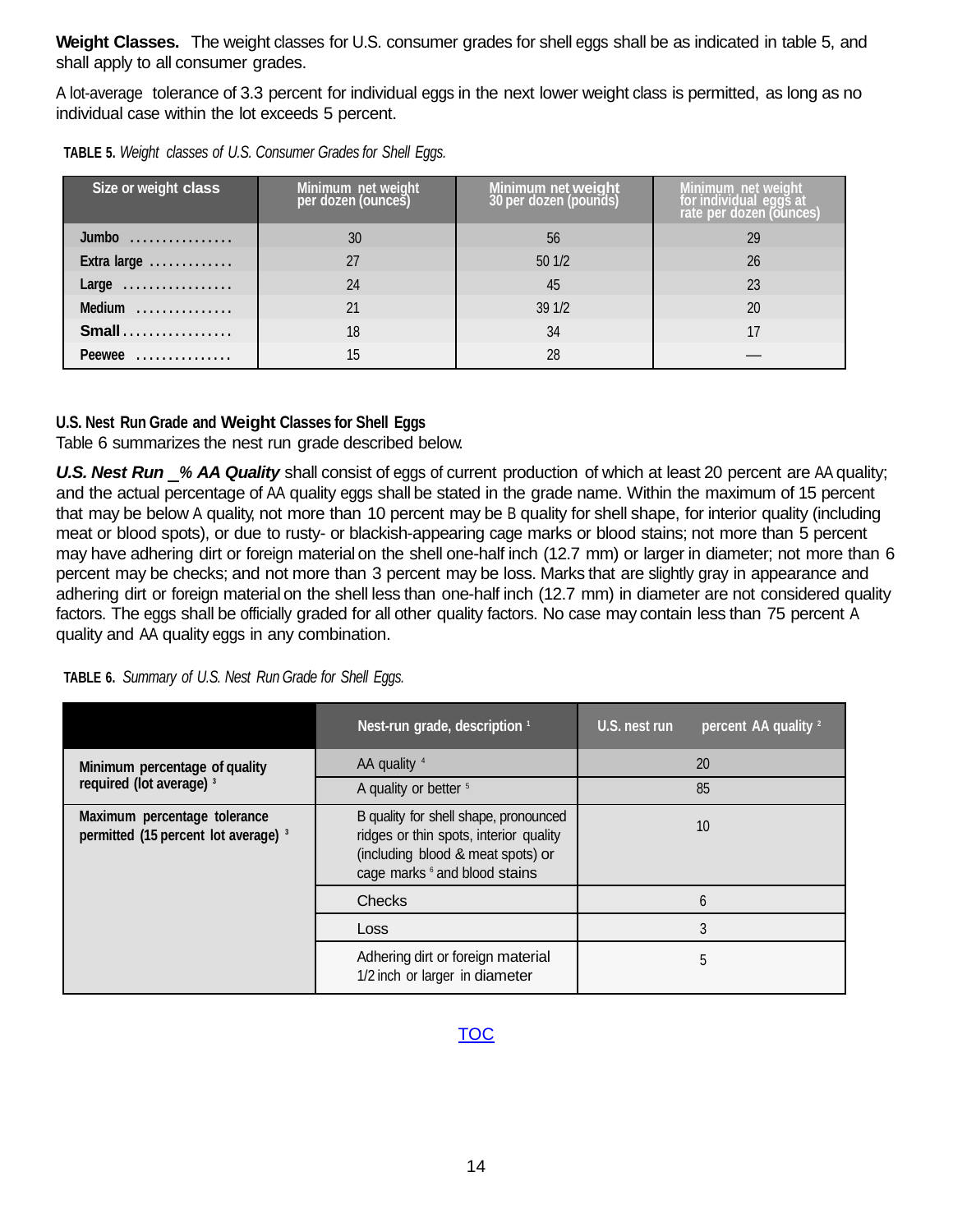The weight classes for the U.S. Nest Run grade for shell eggs shall be as indicated in table 7.

**TABLE 7.** *Weight classes for U.S. Nest Run Grade for Shell Eggs.*

| <b>Weight classes</b> | Minimum average net weight<br>on lot basis 30-dozen cases (pounds) |
|-----------------------|--------------------------------------------------------------------|
| Class XL              | 51                                                                 |
| Class 1               | 48                                                                 |
| Class 2               | 45                                                                 |
| Class 3               | 42                                                                 |
| Class 4               | 39                                                                 |

Summary of Nest Run Grade for Shell Eggs

## <span id="page-14-0"></span>**Inspection and Disposition of Restricted Eggs**

- 1) Prohibition on disposition of restricted eggs
	- a. No person shall buy, sell, or transport, or offer to buy or sell, or receive for transportation in any business in commerce any restricted eggs, except as authorized by the Commissioner of Agriculture or the commissioners designated agent.
	- b. No egg handler shall possess any restricted eggs, except as authorized by the Commissioner of Agriculture or the commissioners designated agent.
	- c. No egg handler shall use any restricted eggs in the preparation of human food except as provided under "Disposition of restricted eggs".
- 2) Disposition of restricted eggs
	- a. Eggs classified as restricted shall be disposed of by one of the following methods at point and time of segregation.
	- b. By shipping directly or indirectly to an official egg products processing plant for segregation and processing, if labeled check or dirty then inedible and loss eggs are not intermingled in the same container with checks and dirties.
	- c. Loss and inedible eggs shall be crushed and shall be placed in a container containing a sufficient amount of approved denaturant or decharacterant substance, as approved the Commissioner of Agriculture or the commissioners designated agent.
	- d. The denatured and decharacterized product shall be properly labeled.
	- e. By processing for industrial use or for animal food. Such product shall be denatured or decharacterized, labeled and handled with procedures approved by the Commissioner of Agriculture or the commissioners designated agent.
	- f. Eggs which are packed for the ultimate consumer and which have been found to exceed the tolerance for restricted eggs permitted in the official standards for Consumer Grade B shall be properly identified as Not For Sale For Human Food, Under Grade and shipped directly or indirectly to an official egg processing plant for proper segregation and processing; or be regraded so that they comply with official standards; or used as other than human food. Records shall be maintained to assure proper disposition.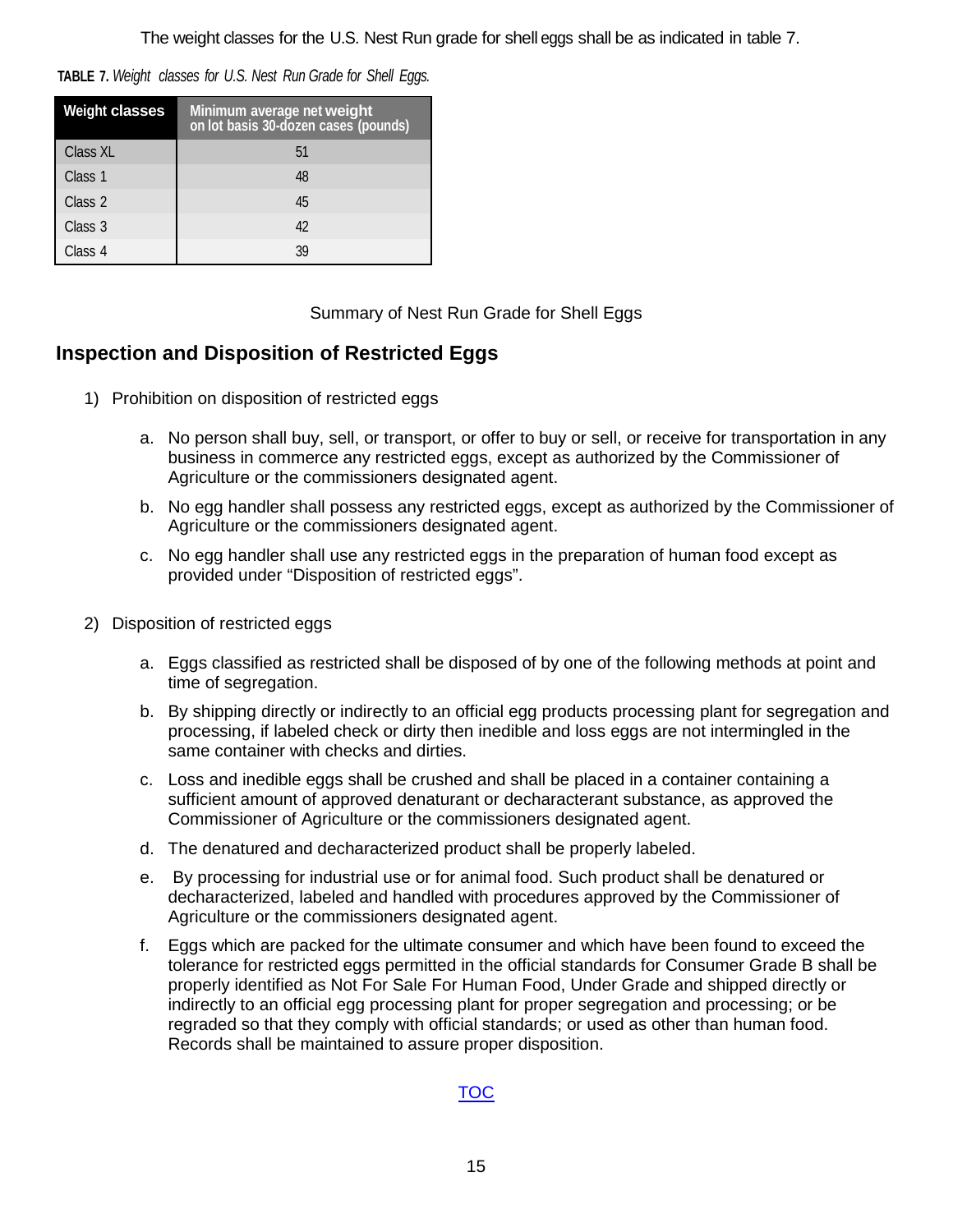#### 3) Retention

a. Retention tags or other devices and methods as may be approved the Commissioner of Agriculture or the commissioners designated agent shall be used for the identification and control of products which are not in compliance with the regulations or are held for examination. No product shall be released for use until it has been made acceptable. Such identification shall not be removed be anyone other than Commissioner of Agriculture or the commissioners designated agent or under the direction of the Commissioner of Agriculture or the commissioners designated agent.

#### 4) Inspections

- a. Inspection of eggs shall be rendered pursuant to these regulations and under such conditions and in accordance with such methods as may be prescribed or approved by the Commissioner of Agriculture.
- b. Periodic inspections shall be made of business premises, facilities, inventories, operations, transport vehicles, and records of egg handlers, and records of all persons engaged in the business of transporting, shipping, or receiving any eggs. In the case of shell egg packers packing eggs for ultimate consumer, such shell egg surveillance inspections shall be made a minimum of once each calendar quarter. In the case of shell egg processing plant sanitation inspection shall be semi-annually.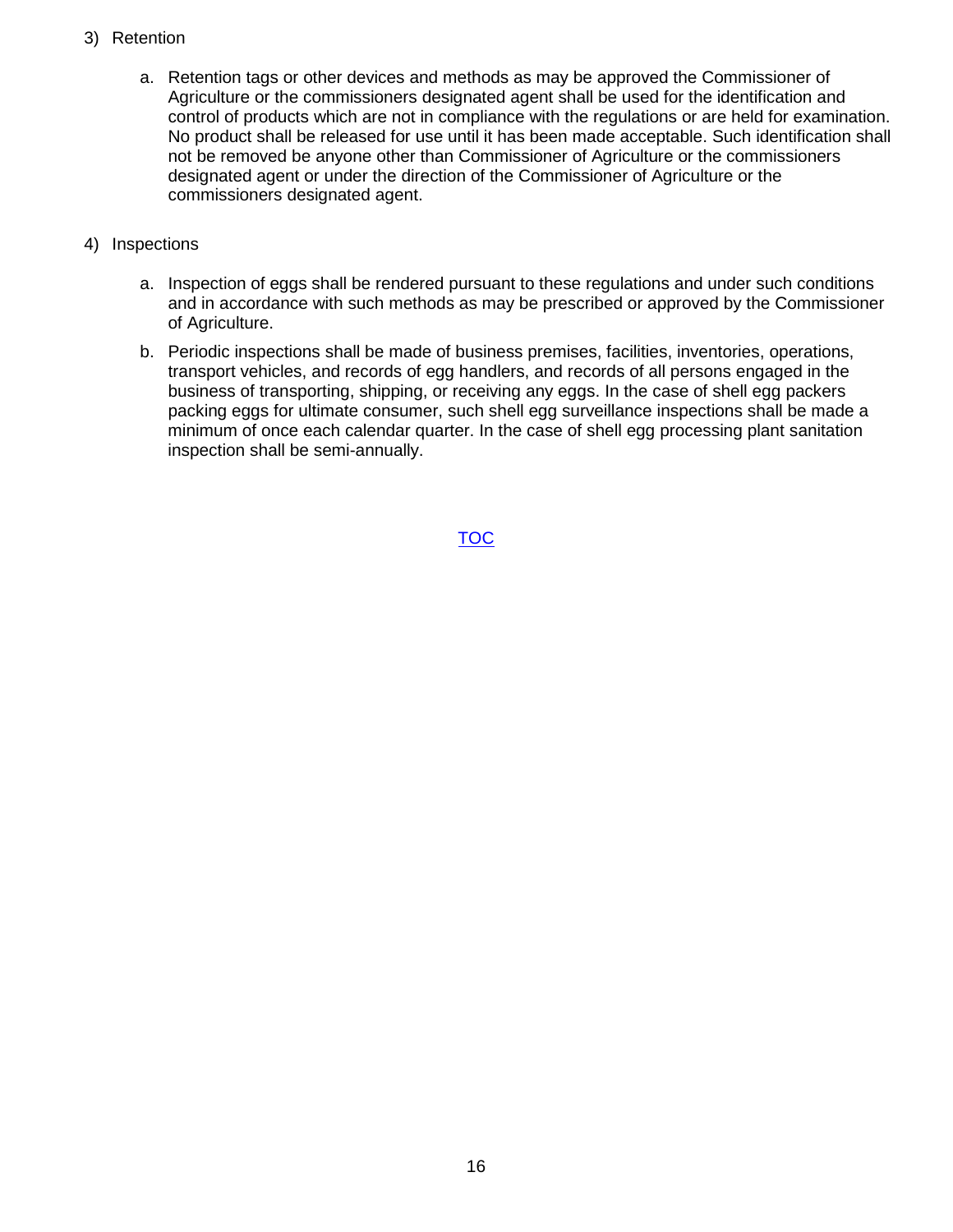## <span id="page-16-1"></span><span id="page-16-0"></span>**Labeling**

Labels must be reviewed by the department, shall comply with FDA regulations and include the "safe handling" statement as follows:

"SAFE HANDLING INSTRUCTIONS To prevent illness from bacteria: keep eggs refrigerated, cook eggs until yolks are firm, and cook foods containing eggs thoroughly ."

In addition to the safe handling instructions the label shall include:

- CT Shell Egg Plant Number
- Name and address of the manufacturer, distributor or packer
- The name of the food
- The net quantity
- The packing date in Julian calendar (day of the year) form.

## <span id="page-16-2"></span>**Section 4**

## <span id="page-16-3"></span>**Related Connecticut Department of Agriculture Programs**

## <span id="page-16-4"></span>**Connecticut Voluntary Salmonella Enteritis (SE) Reduction Program**

Although this program does not guarantee shell eggs to be free of SE contamination, the program does require a commitment from the producer to implement those SE management and SE monitoring practices most likely to prevent SE contamination. The Connecticut Voluntary Salmonella Enteritis (SE) Reduction Program is operated in partnership with the University of Connecticut Veterinary Medical Diagnostic Laboratory.

Basic preventive measures include placement of SE clean chicks, intensive rodent control, cleaning and disinfecting between flocks, and monitoring the environment for the presence of SE.

Basic Program Requirements:

- Chicks and pullets purchased from SE negative breeder flocks.
- Cleaning and disinfection of the layer environment and egg handling equipment.
- Testing the environment twice for the presence of SE, shortly after chicks arrive and before laying begins.
- Bio-security All participants must maintain an acceptable bio-security program to secure facilities from outside contamination risks and the introduction of SE.

**To obtain more information about our shell egg inspection program Call 860-713-2513**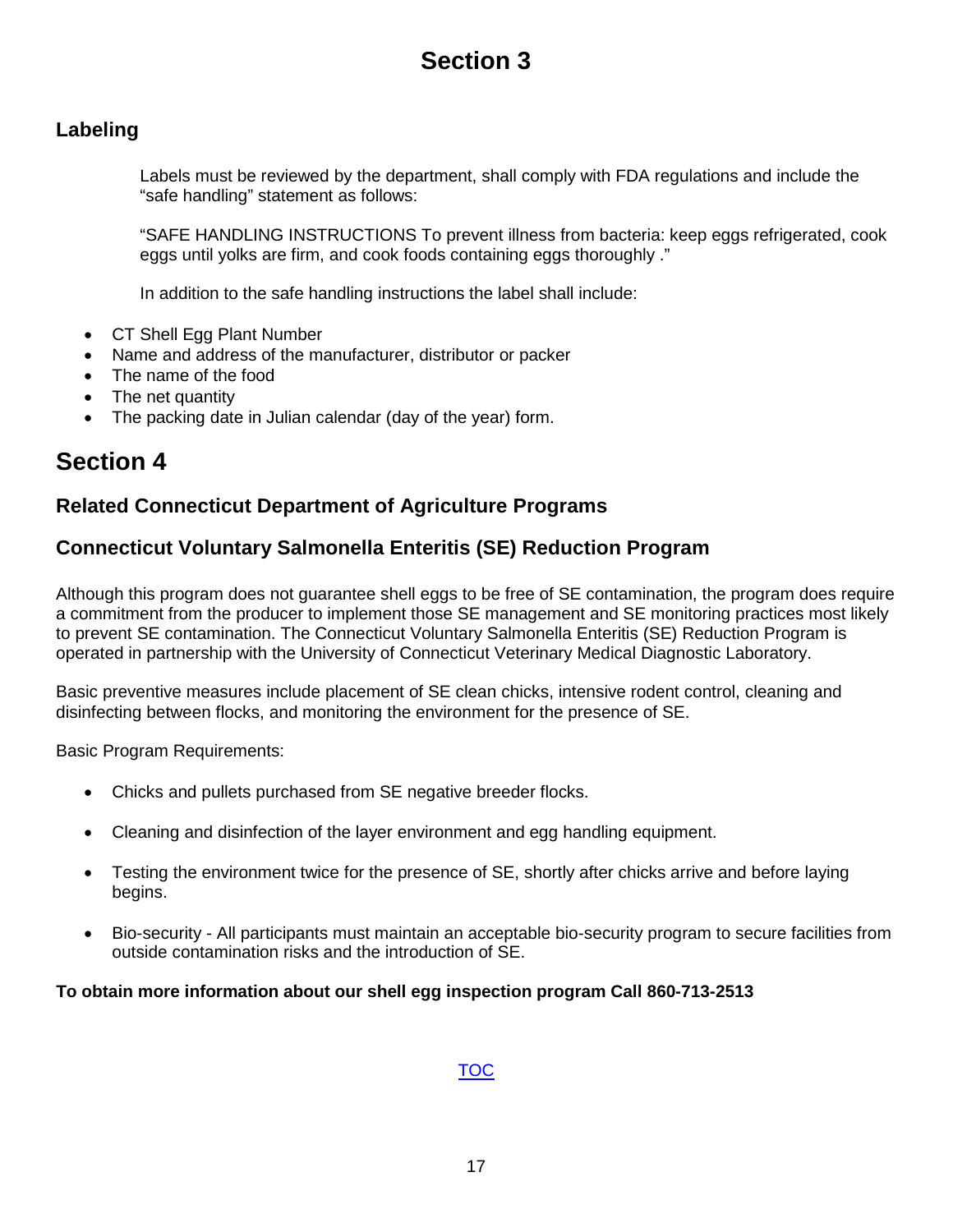Avian influenza and the risk it poses to the Connecticut poultry industry is an important concern of the Department of Agriculture. The Department has an avian influenza surveillance program for poultry owners that provides for testing at no or low cost.

**For information concerning poultry disease surveillance and prevention programs, National Poultry Improvement Plan programs and the requirements for importing live birds or hatching eggs. Call 860- 713-2504**

## <span id="page-17-0"></span>**Exempt Eggs**

C.G.S. § 22-47. Exemptions. Producers selling eggs of their own producing direct to household users are exempt from the provisions of this part. All types of shippers selling eggs to a first receiver who will grade them into the proper size and grade before reselling are exempt from the provisions of this part.

**Eggs sold under the exemption must be properly refrigerated and labeled.**

## <span id="page-17-1"></span>**Section 5. Program Documents**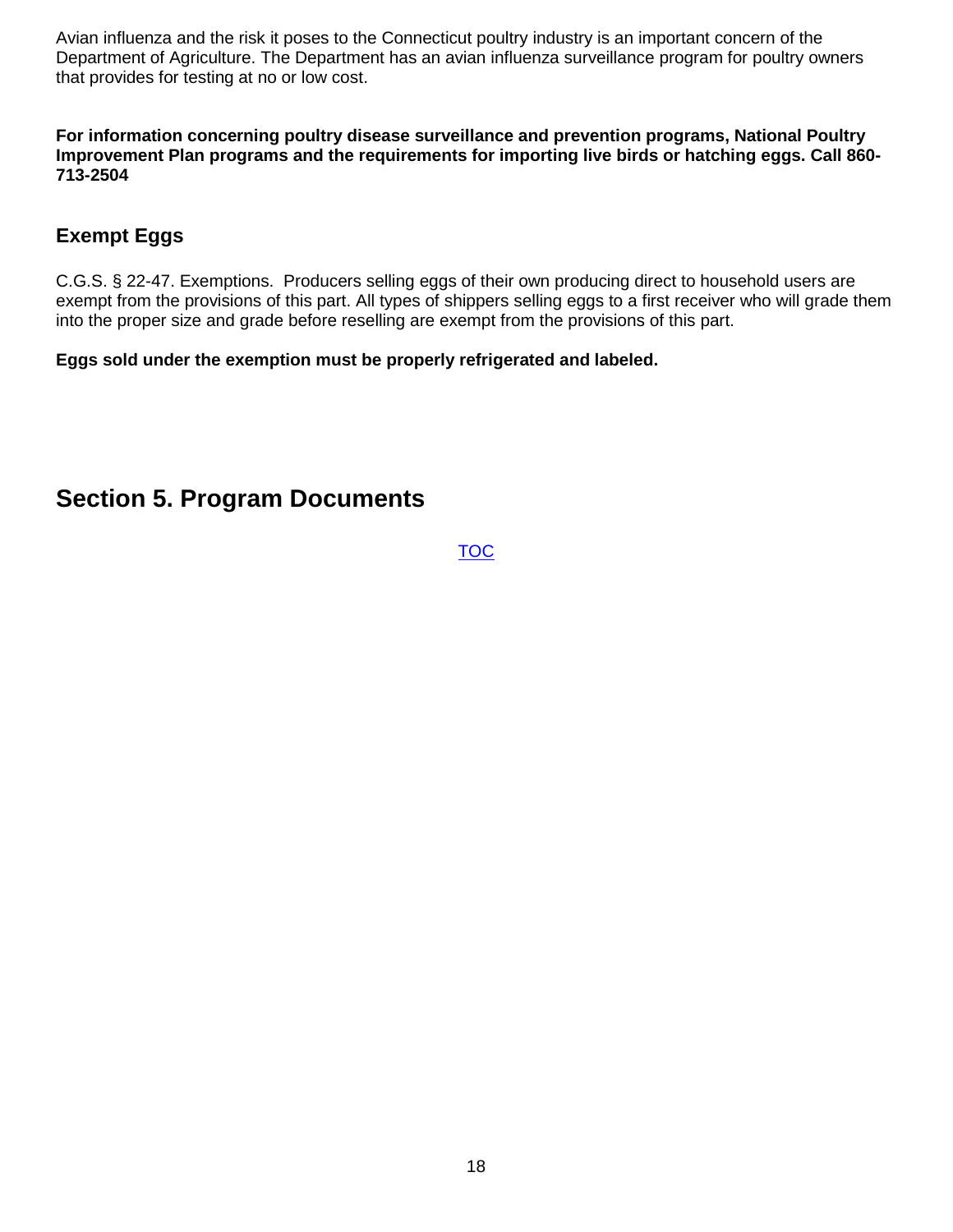

#### State of Connecticut Department of Agriculture Agricultural Commodities Division Inspection of Sanitation, Operations and Procedures of Shell Egg Processing Plants

| Name of Plant                                                                                                                   |  |                                                              |                                                                                                       |              |                                                               |
|---------------------------------------------------------------------------------------------------------------------------------|--|--------------------------------------------------------------|-------------------------------------------------------------------------------------------------------|--------------|---------------------------------------------------------------|
| <b>EXAMPLE</b>                                                                                                                  |  |                                                              |                                                                                                       |              |                                                               |
| Address                                                                                                                         |  | Town                                                         |                                                                                                       | <b>State</b> | Zip                                                           |
| Inspection $\Box$ Re-inspection $\Box$                                                                                          |  |                                                              | Plant # ______________                                                                                |              |                                                               |
| 1. Building and Premises                                                                                                        |  |                                                              | 3. Shell Egg Cooling Facilities                                                                       |              |                                                               |
| Surroundings neat and clean and free of harborage for rodents                                                                   |  |                                                              |                                                                                                       |              | Temperature of 45°F or lower in all egg coolers  a____        |
| Inspection of premises indicates that the rodent control                                                                        |  |                                                              |                                                                                                       |              | Egg coolers maintained in sanitary manner free of odors and   |
| Inedible product is labeled and disposed of properlyc___                                                                        |  |                                                              |                                                                                                       |              |                                                               |
| 2. Shell Egg Washing, Grading, Packing<br><b>Operations and Equipment</b>                                                       |  |                                                              | 4. Health and Cleanliness of Employees<br>Employees in direct contact with eggs wearing clean clothes |              |                                                               |
| Water supply Public □ Private □ Date Tested _________                                                                           |  |                                                              |                                                                                                       |              | Hand-washing sink provided in processing area and operating   |
| Egg processing equipment clean and sanitarya_                                                                                   |  |                                                              |                                                                                                       |              |                                                               |
| Product non-contact surfaces and equipment, clean and                                                                           |  |                                                              | 5. Toilet Facilities                                                                                  |              |                                                               |
| Egg wash water temperature at a min. of $90^{\circ}$ F and at least                                                             |  | Restrooms properly constructed and maintained in a clean and |                                                                                                       |              |                                                               |
| 20°F higher than the internal temperature of eggs to be                                                                         |  |                                                              |                                                                                                       |              | 6. Storage and Use of Chemicals and Compounds                 |
| Packaging and packing materials new, clean and free of mold                                                                     |  |                                                              | Use only approved egg cleaning and sanitizing compounds<br>according to manufacturer's instructions   |              |                                                               |
| Floors: smooth impervious, in good repair, sloped and floor                                                                     |  |                                                              | Chemical compounds stored separately from edible food                                                 |              |                                                               |
| Doors and Windows: All outside opening protected against                                                                        |  | 7. Labeling                                                  |                                                                                                       |              |                                                               |
| insects, rodents and dust. All outside doors tight and self-                                                                    |  |                                                              |                                                                                                       |              |                                                               |
| Adequate lighting in all processing and storage areas g                                                                         |  |                                                              | 8. Recall Procedures                                                                                  |              |                                                               |
| Ventilation sufficient to stream vapors generated by washing                                                                    |  |                                                              |                                                                                                       |              | Customer list maintained and procedures for handling a recall |
| Sanitizer system functioning properly and concentration levels<br>of not less than 50 ppm and not more than 200 ppm of chlorine |  |                                                              | Rating - Satisfactory   Unsatisfactory                                                                |              |                                                               |
| <b>Remarks:</b>                                                                                                                 |  |                                                              |                                                                                                       |              |                                                               |

| <b>EXAMPLE</b> |                            |
|----------------|----------------------------|
|                |                            |
|                |                            |
| Inspector:     | <b>Report Received By:</b> |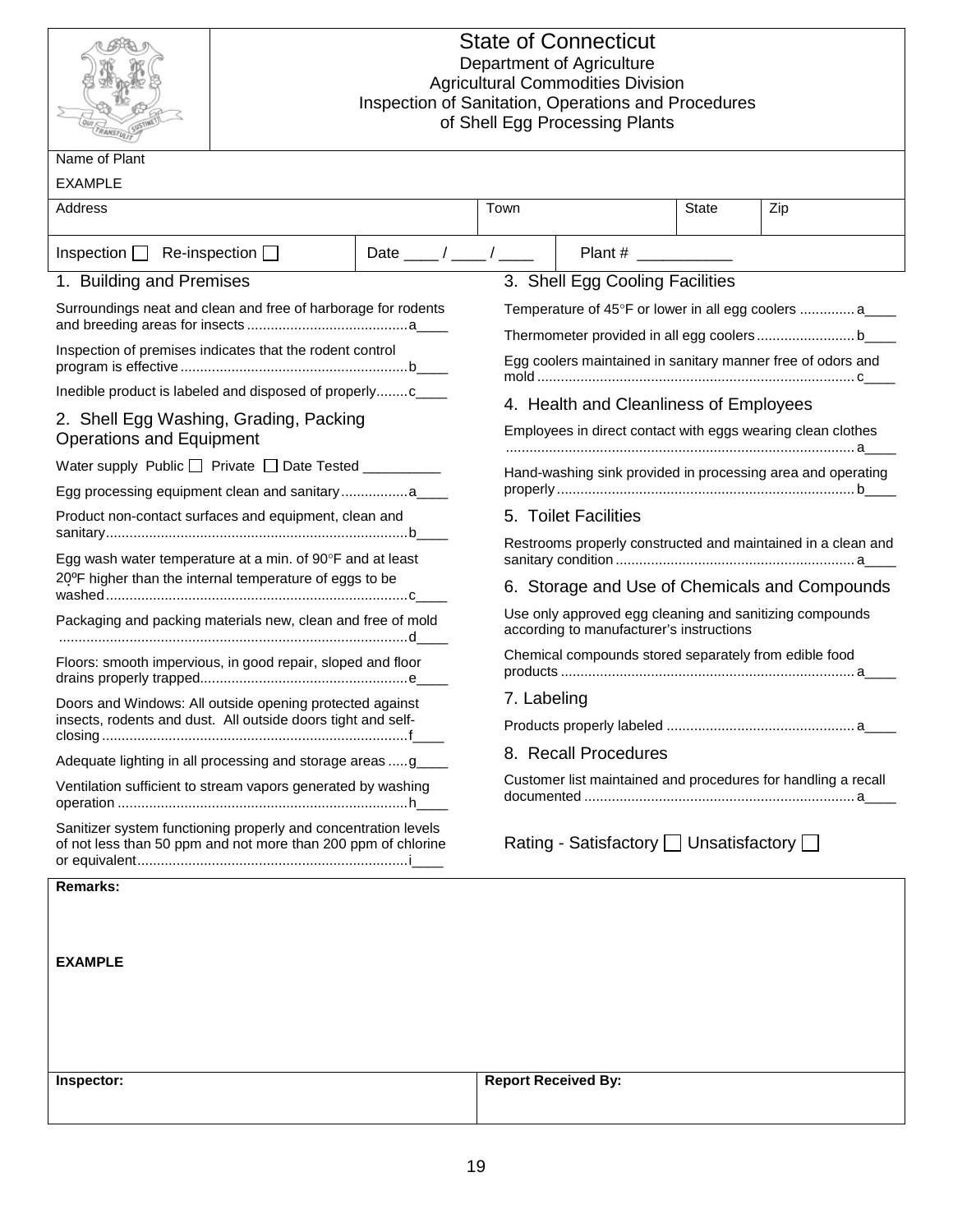## **Intentionally Blank**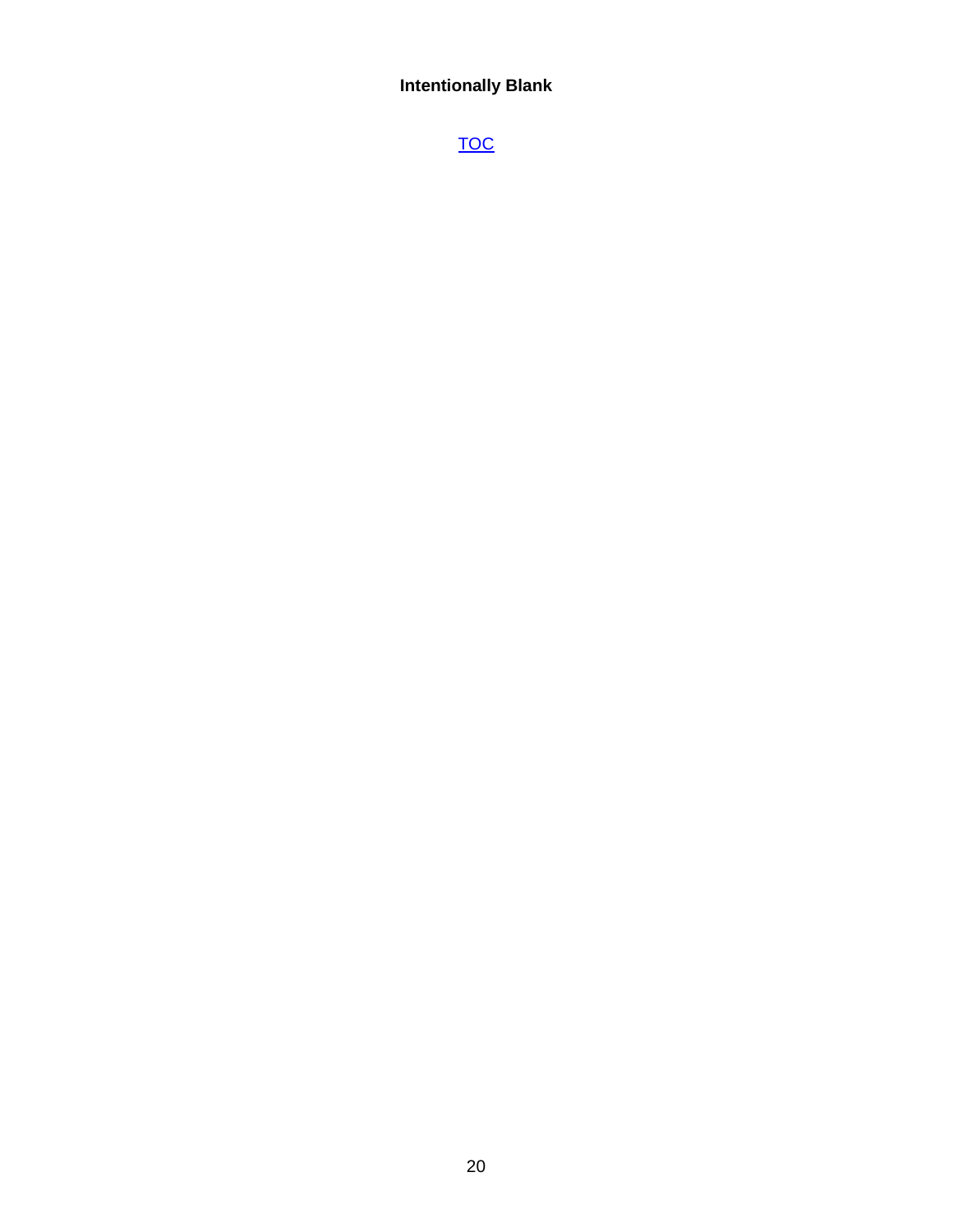

# State of Connecticut

Department of Agriculture License Division 165 Capitol Avenue G8A Hartford, CT 06106

CT Registration EPP# \_\_NEW\_

**NEW** 

 **RENEWAL** 

**Registration** Expiration:

## VOLUNTARY SMALL SHELL EGG GRADING PLANT REGISTRATION

Application is hereby made to participate in the voluntary Connecticut Department of Agriculture Small Shell Egg Grading Plant program.

Note: Applications cannot be processed if 1) the application is incomplete or 2) the Federal Identification Number/Social Security Number is not provided. Incomplete applications will be returned for completion and resubmission.

| PLEASE PRINT OR TYPE:                                                                                                                                                                                                               | Federal Employer Identification Number<br>or |                        | Social Security Number  |              |          |
|-------------------------------------------------------------------------------------------------------------------------------------------------------------------------------------------------------------------------------------|----------------------------------------------|------------------------|-------------------------|--------------|----------|
| Company Name                                                                                                                                                                                                                        |                                              |                        | <b>Telephone Number</b> |              |          |
|                                                                                                                                                                                                                                     |                                              |                        |                         |              |          |
| <b>Company Mailing Address</b>                                                                                                                                                                                                      |                                              | City                   |                         | <b>State</b> | Zip Code |
|                                                                                                                                                                                                                                     |                                              |                        |                         |              |          |
| Company Name Appearing On Packaging                                                                                                                                                                                                 |                                              |                        |                         |              |          |
|                                                                                                                                                                                                                                     |                                              |                        |                         |              |          |
| Corporation<br>$\Box$ Partnership or L.L.C.<br>$\Box$ Sole Proprietor<br>⊔<br>Please check one                                                                                                                                      |                                              |                        |                         |              |          |
| By signing this application you agree to comply with the provisions of Chapter 423 Part II of the Connecticut General Statutes and the Regulations of<br>Connecticut State Agencies concerning Egg Grading and Egg Room Sanitation. |                                              |                        |                         |              |          |
| Printed Name of Applicant                                                                                                                                                                                                           | Title                                        | Signature of Applicant |                         |              | Date     |
|                                                                                                                                                                                                                                     |                                              |                        |                         |              |          |
|                                                                                                                                                                                                                                     |                                              |                        |                         |              |          |
|                                                                                                                                                                                                                                     |                                              |                        |                         |              |          |
|                                                                                                                                                                                                                                     |                                              |                        |                         |              |          |

| <b>Agency Approved</b> | <b>Initials</b> | <b>Date</b> |
|------------------------|-----------------|-------------|
|                        |                 |             |

For office use only

| Fee amount received | Check or money order number | Date processed | Transmittal number | Expiration |
|---------------------|-----------------------------|----------------|--------------------|------------|
|                     |                             |                |                    |            |
|                     |                             |                |                    |            |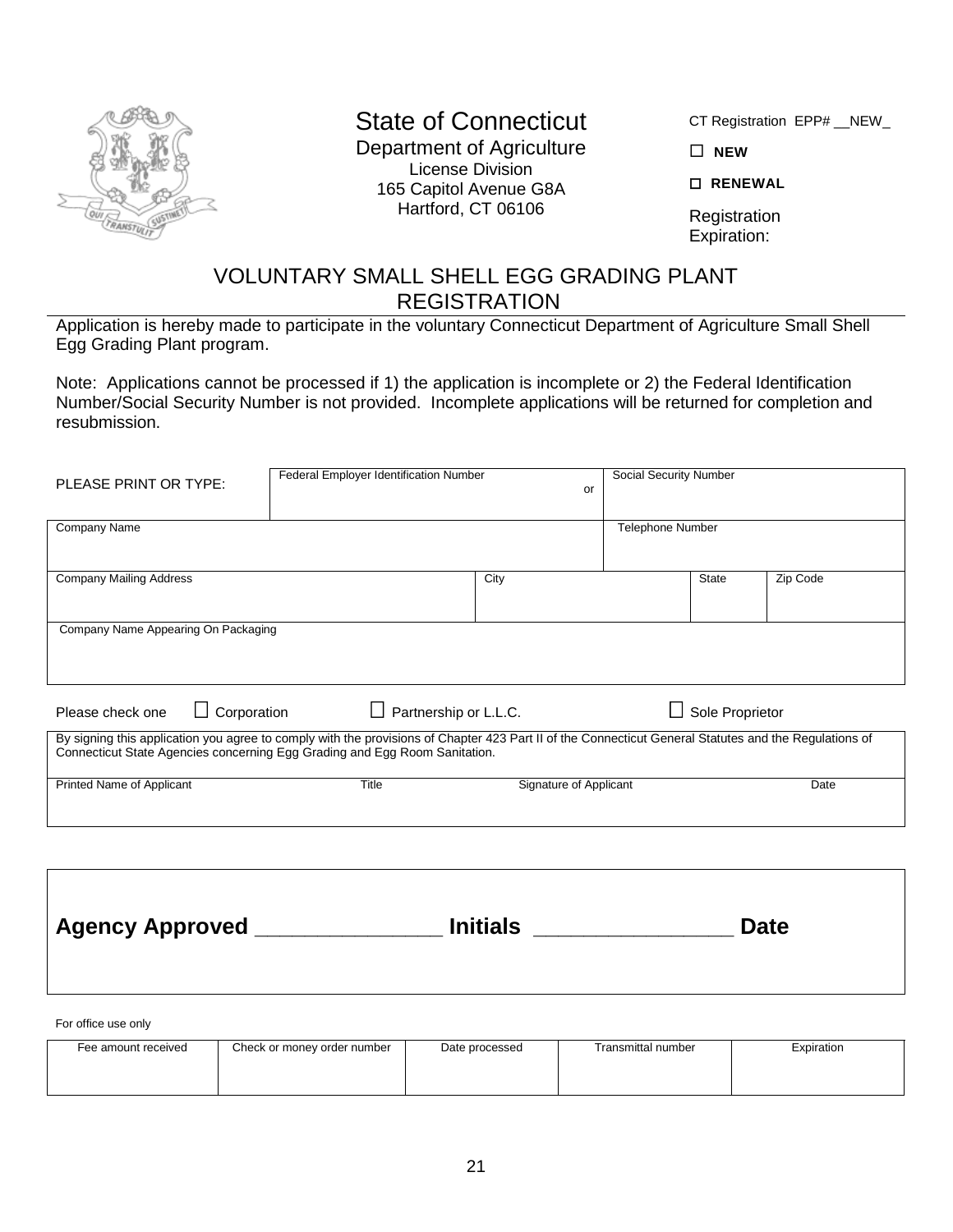Intentionally Blank